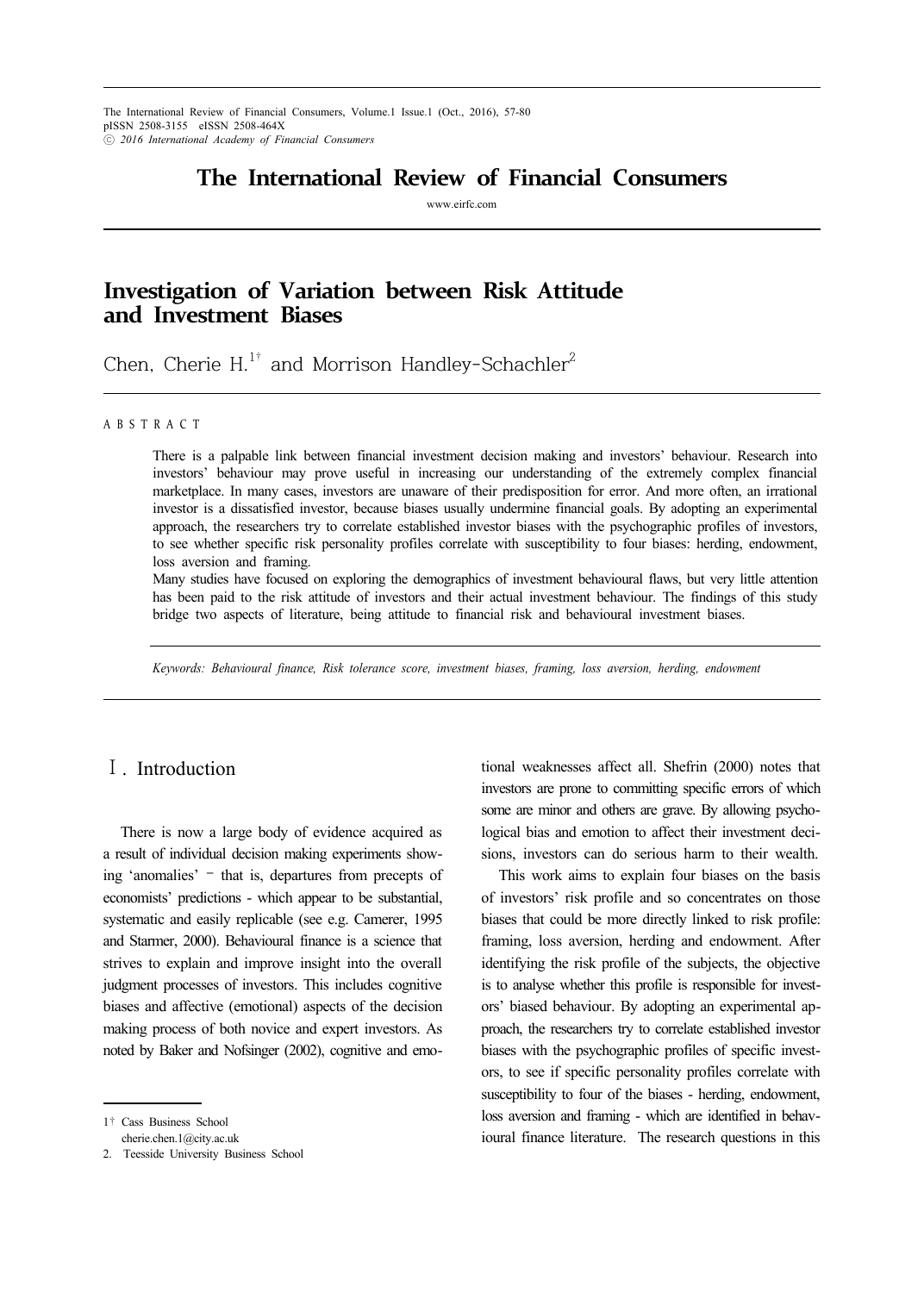study are outlined as follows:

- **Question 1** To investigate whether framing, loss aversion, herding and endowment biases exist among the subjects groups in the experimental setting.
- **Question 2** To establish whether risk tolerance score is a determinant factor in investment decision-making.
- **Question 3** To establish whether there is a link between risk tolerance score and the effects of framing, loss aversion, herding and endowment biases.

The outline of this paper is organised as follows: Section 2 explains the theoretical motivation of the research study, Section 3 presents the methodology and procedure flow to be employed, Section 4 reports the results and discusses the findings and Section 5 draws conclusions from the research, outlines the limitations and sketches possible extensions for further study.

## Ⅱ. The Theoretical Motivation of the Research Study

## A. Cognitive limitation on decision making

To fully appreciate the behaviourists' theoretical propositions, we need to first understand the nature of a decision-making process under the homo economicus assumption, whose foundations are based on the principle of conditional probabilities as was mathematically established in 1763 by the mathematician Thomas Bayes. Bayes' rule represents a fundamental principle of rational decision making. Bayesian theory argues that the probability of an event can be viewed as the degree of belief of an "ideal" person. Bayes' theorem provides the probabilistic framework within which rational investment decisions should be made on the basis of all relevant, available information. It gives a highly structured procedure for rational decision making, which was also adopted in the case of homo economicus and the pursuit of its rational self-interest objectives, and this is exactly the point from which the behaviourists' main arguments are derived.

Behavioural Finance argues that people often fail to respond rationally to new information as they completely fail to follow the above idealistic mathematical framework. This is caused by the inability of humans to differentiate information that requires probabilistic judgement from that which requires value judgement. Despite the fact that the above statement derives from psychology, it can be considered central to the principles of behavioural finance.

### B. Psychological heuristics

Ricciardi (2004) noted that people utilise specific mental mechanisms for processing and problem solving regarding decision making, known as cognitive processes. Cognitive processes are the mental skills that permit individuals to comprehend and recognise the things around them. This is taken a step further in the case of cognitive factors and mental errors committed by investors, which includes factors known as cognitive bias or mental mistakes (errors) as reported by Ricciardi and Simon (2000); Ricciardi and Simon (October, 2000), and Ricciardi (2003).

Camerer (1997, p. 179) summarises anomalies in decisions and errors in judgments and calls this the ''exploration of procedural (bounded) rationality of individuals.'' Todd and Gigerenzer (2003) commented that this view has spread from psychology into economics and law, shaping new research areas such as behavioural economics (e.g., Camerer, 1995) and law and economics (e.g., Jolls, et al., 1998). Conlisk (1996, p. 672) outlines the strong connection between this vision of bounded rationality and economic thinking by saying ''the bias evidence suggests that people are capable of a wide variety of substantial and systematic reasoning errors relevant to economic decisions.'' The evidence in question has led to a list of well-known cognitive biases such as base rate neglect, overconfidence bias and the sunk-cost effect (Kahneman, et at., 1982).

Heuristics, or rules of thumb, seem to be very common in all types of situations and can be thought of as a cognitive tool for reducing the time of the decision making (judgment) process for both novice investors and expert investment professionals, as noted in Ricciardi and Simon (2001). In essence, heuristics are mental shortcuts or strategies derived from our past experience that get us where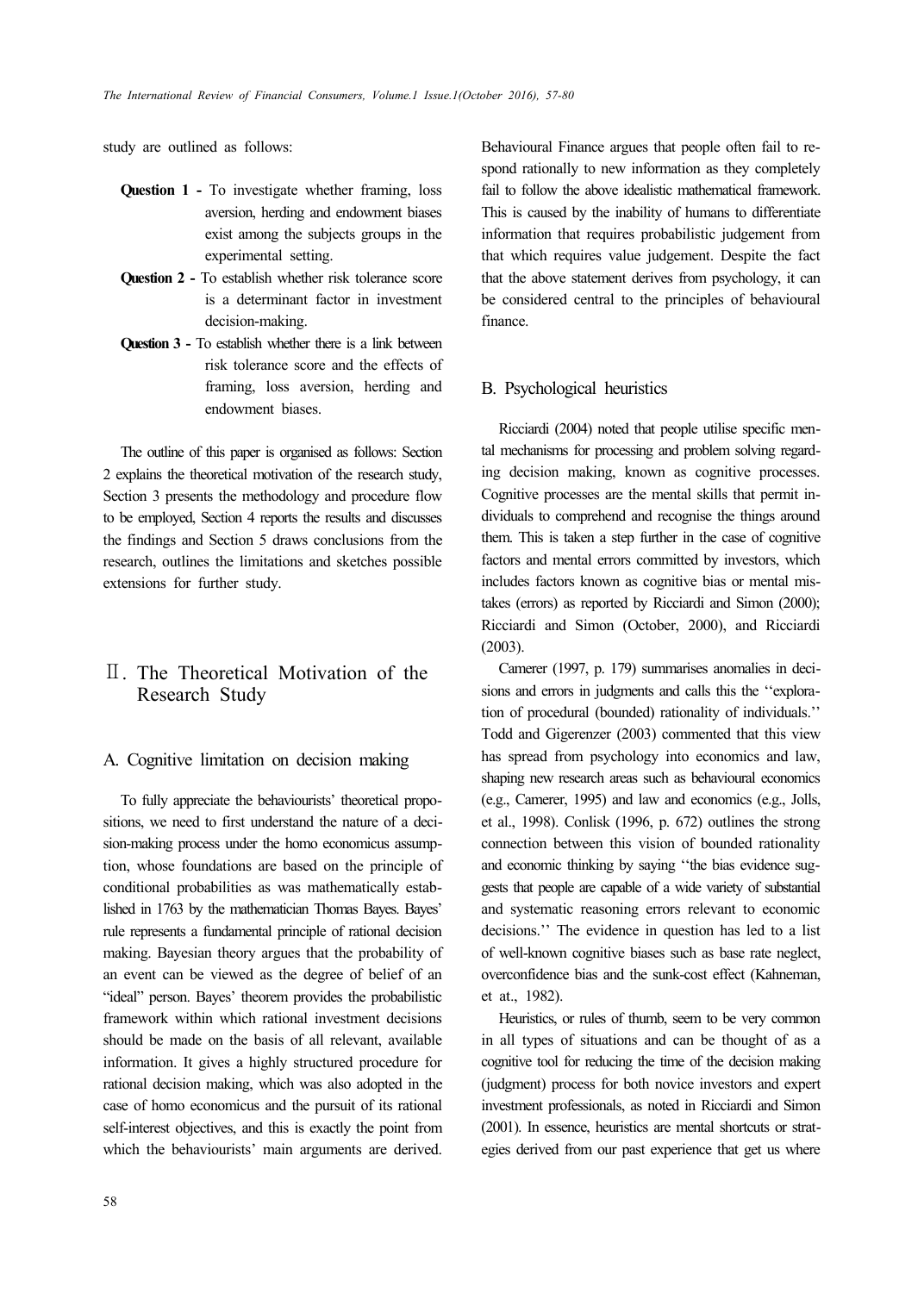we need to go quickly, but at the risk of potentially sending us in the wrong direction (Ricciardi and Simon, 2001, p. 19) or introducing biases that lead to over- or under-shooting.

## C. Extension of risk tolerance

Scholars have long been interested in the factors that influence individuals' decision making behaviour in risky contexts (e.g. Hogarth, 1987 and Kahneman and Tversky, 1979), which is referred to as risk behaviour. Risk behaviour may be characterised by the degree of risk associated with the decisions made. As noted by Dohmen, et al. (2009), risk and uncertainty play a role in almost every important economic decision. Therefore, the continued study of individual attitudes towards risk will help us to understand and predict economic behaviour. Progress has been made on growing literature to develop empirical measures of individual risk attitudes, with the aim of capturing this important component of individual heterogeneity (see e.g., Bruhin, et al., 2007). Irwin (1993:11) defined financial risk tolerance as the willingness to engage in "behaviours in which the outcomes remain uncertain with the possibility of an identifiable negative outcome".

Yip (2000:2) observed that financial risk tolerance has attracted the attention of researchers in various disciplines including behavioural economists (e.g. Roszkowski and Snelbecker, 1990); consumer research (e.g. Grable and Joo, 1999); cognitive psychologists (e.g. Holtgrave and Weber, 1993; Kahneman and Tversky, 1984 and Liverant and Scodel, 1960); social psychologists (e.g. Carducci and Wong, 1998; Wong and Carducci, 1991 and Zuckerman, 1983); and financial analysts and financial planners (e.g. Riley and Chow, 1992 and Quattlebaum, 1988). The prediction of a positive relationship between a person's financial risk tolerance and risk-taking behaviour is well established in the literature.

It is important to note that risk tolerance is a complex attitude and, like any attitude, it has multiple levels of interpretation. A measure of risk tolerance is an attitudinal instrument that reveals the client's perception of the trade -off between risk and the compensation required for bearing risk (see Blume and Friend, 1978 and Harlow and Brown, 1990). Prior studies in the form of risk tolerance questionnaires have provided some evidence that risk tolerance scores reflect the actual investment behaviour

of individuals (Grable and Schumm, 2007). However, there are very few studies that have established behavioural validity of risk tolerance in relation to behavioural finance, which would provide a new perspective and meaningful implications to both of the questions under study.

## Ⅲ. Experimental Design and Procedural Flow

### A. Response options

Of the 19 scenario questions, seven used a dichotomous option, eight provided subjects with a multiple choice selection and four required open-ended answers. Thus, 15 (79%) of the scenario questions provided subjects with limited, closed- ended response options. These closed ended responses are appropriate to acquire the decision making results and allow the researcher to collect data without requiring overwhelming effort from subjects and exceptional demand upon subjects' time committed to the experiments.

## B. Familiarity and relevancy of the scenarios

Freeman and Giebink (1979) found significant differences in their subjects' responses to a variety of non-business scenarios depending upon the subject's familiarity with the issue presented. In this sense, when developing the context of the scenarios, the main concern was to design scenarios which are familiar and relevant to the student population, in the hope of eliciting a more realistic response from participating subjects. Furthermore, there were multiple scenarios to measure one bias to enhance the creditability on the variety of testable factor; and to avoid order effect, changing the order of the information presented in the scenario.

## C. Source of scenarios

As discussed in Weber (1992:153), it is important to avoid the "reinventing the wheel" syndrome. Although scenario-based research in the business ethics field began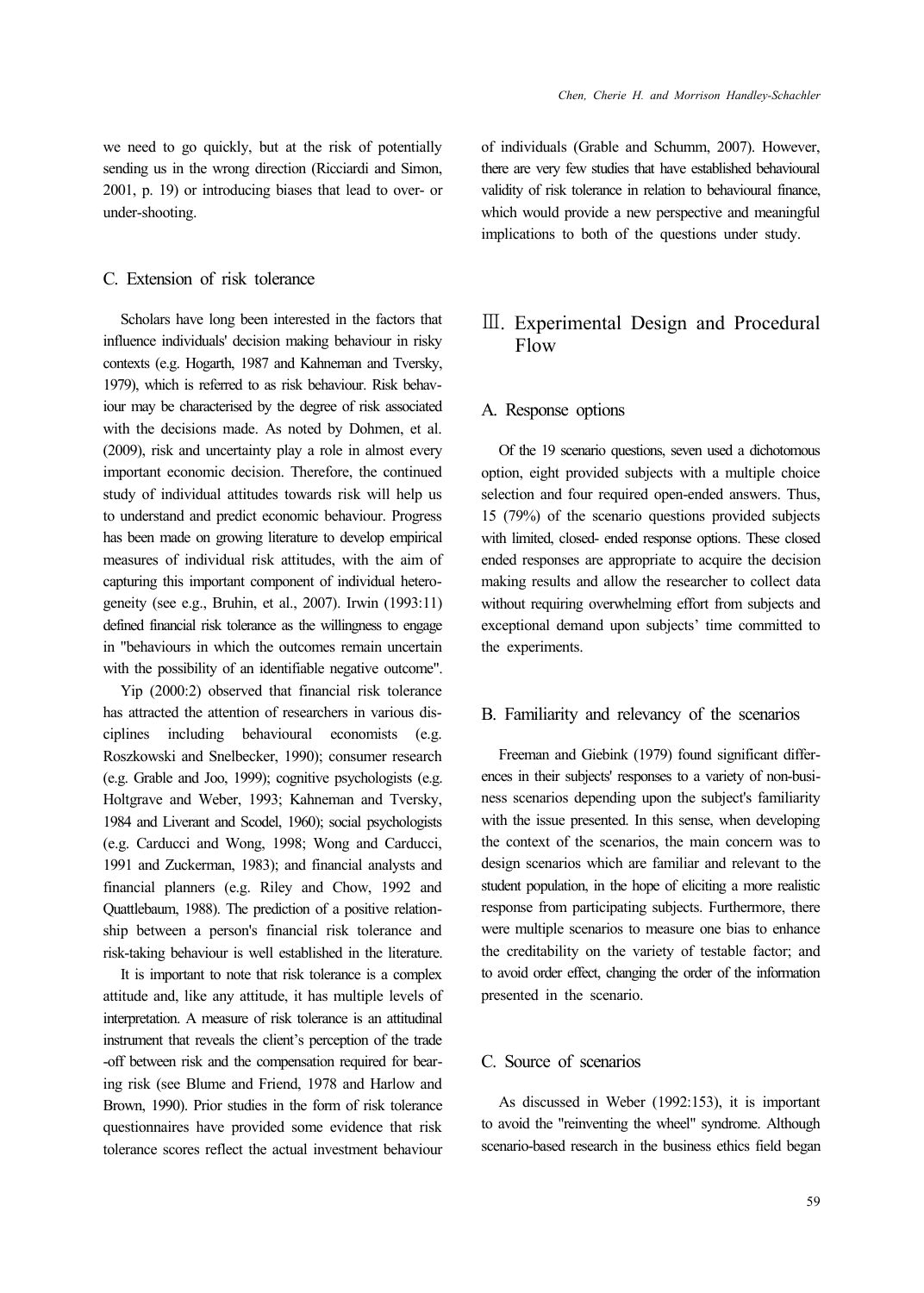in 1961 with Baumhart's study of managers' values and ethics, much of the work has been published since 1985. While this indicates that the field is relatively young, researchers should begin to build upon and extend previous work, as shown by Arlow and Ulrich's (1980) and Stevens' (1984) use of Clark's (1966) set of scenarios. Various sets of scenarios have been developed with promising relevancy; focus and flexibility (see Dubinsky and Ingram, 1984; Fritzsche and Becker, 1983, 1984 and Weber, 1990). Since the questions aim to measure behaviour biases through decision making, it is essential to allow the participants to individually act according to their own dispositions; therefore, it is appropriate to construct the questions in the form of relatively simple, well-specified money payoffs which conform to the way of prior studies configured.

## D. Data processing and analysis – statistical measures

The first part of the experiment comprised scenario based questions to test biases. Independent ttests of significance were used to measure framing, loss aversion and herding to calculate the contrast between the paired scenarios by using paired t-test statistics. Chisquare tests were used to test the associations between variables and the Chi- square analysis procedure was implemented to determine if there was a significant relationship between the four biases. A repeated measure analysis of variance - ANOVA - was utilised to test the lottery choice for loss aversion, to assess the respondent's consistency across the seven responses to the scenarios. Pearson correlations were used to test endowment. For the second part of the experiment – the risk tolerance questionnaire –frequency reports were used to analyse the demographical characteristics of the subject population.

The appropriate use of Frequency report, Pearson correlation, analysis of variance, paired t-tests or Chi square analysis depends upon the research design and data collected. Although sophisticated statistical analysis should not be used inappropriately or unnecessarily, there are instances in previous scenario research where additional data analysis could have been used to increase the power of the research findings. Researchers should be cautioned against using sophisticated statistical analysis for its own sake, avoiding a "statistic technique" race in competition with other researchers (Weber, 1992:152).

The result of the data analysis is discussed in the subsequent section.

## Ⅳ. Summary of Main Findings



**Figure 1.** Histogram of risk tolerance score distribution of sample population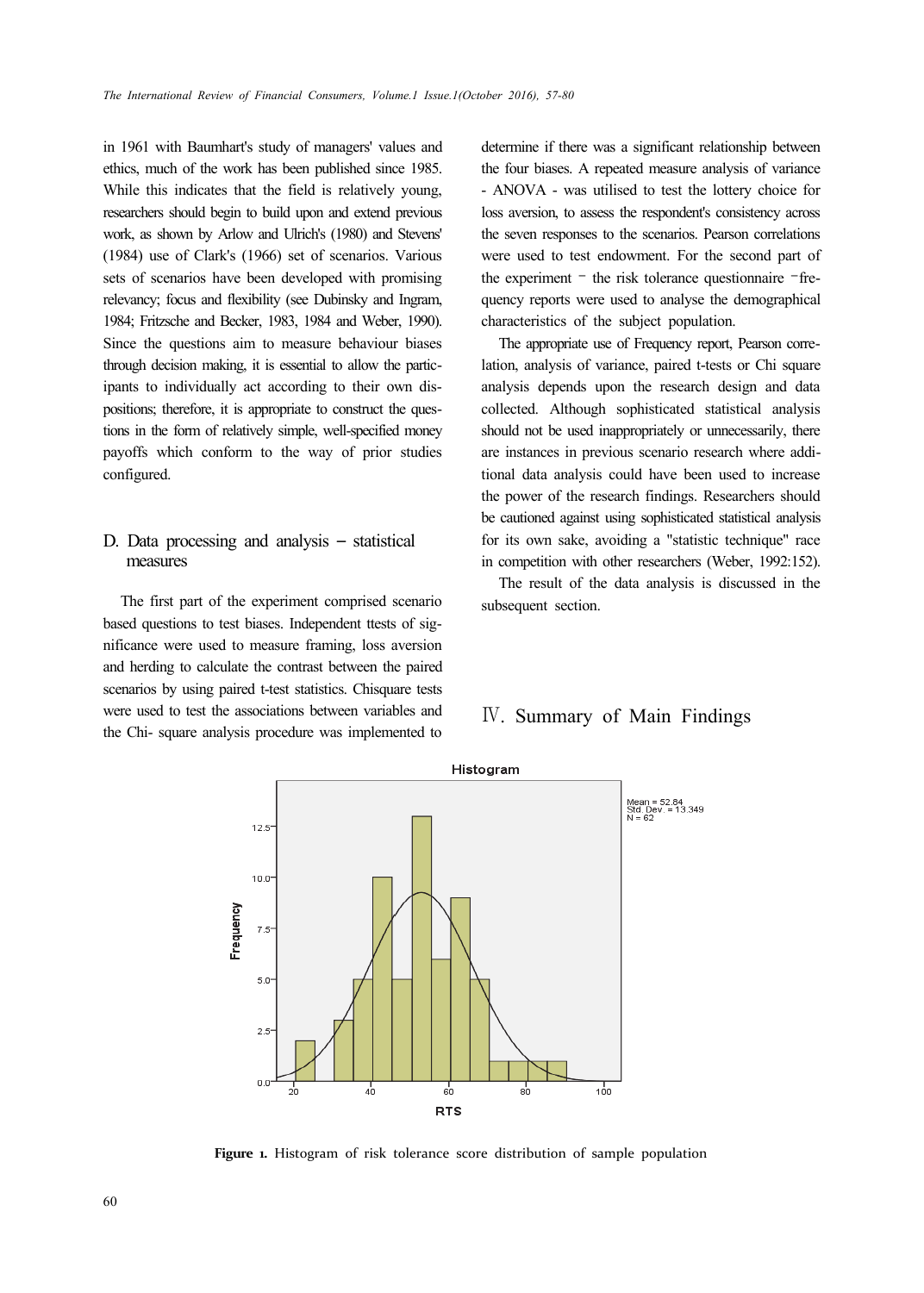#### **Table 1.** Descriptive analysis of risk tolerance scores

|                       | N  |                       |                  | Range   Minimum   Maximum | Mean  |                        | Std. Error   Variance |           | <b>Skewness</b> |                                           | Kurtosis |      |
|-----------------------|----|-----------------------|------------------|---------------------------|-------|------------------------|-----------------------|-----------|-----------------|-------------------------------------------|----------|------|
|                       |    | Statistic   Statistic | <b>Statistic</b> | Statistic                 |       | Statistic   Std. Error | Statistic             | Statistic |                 | Statistic Std. Error Statistic Std. Error |          |      |
| <b>RTS</b>            | 62 | 64                    | 23               | 87                        | 52.84 | .695                   | 13.349                | 178.203   | .126            | .304                                      | .126     | .599 |
| Valid N<br>(listwise) | 62 |                       |                  |                           |       |                        |                       |           |                 |                                           |          |      |

Descriptive Statistics

| <b>Table 2.</b> Normality test of risk tolerance score on sample population |  |
|-----------------------------------------------------------------------------|--|
|-----------------------------------------------------------------------------|--|

Tests of Normality

|            |                  | Kolmogorov-Smirnov <sup>a</sup> |      | Shapiro-Wilk |    |      |  |
|------------|------------------|---------------------------------|------|--------------|----|------|--|
|            | <b>Statistic</b> | $\cdot$<br>dt                   | Sig. | Statistic    |    | Sig. |  |
| <b>RTS</b> | U.JJ             | 62                              | .200 | .991         | 62 | .927 |  |

a. Lilliefors Significance Correction

\*. This is a lower bound of the true significance.

## A. Normal Distribution Test on Sample Population in Risk Tolerance Scores

In order to determine which statistical tool is more appropriate for data analysis, the researchers firstly test the assumption of normal distribution of the risk tolerance scores. On examining the distribution of risk tolerance scores visually at Figure 1. It can be seen that the histogram is nicely symmetrical in a bell-shaped curve. Note that the data points mostly fall very close to the diagonal line. To quantify the shape of the normality with numbers, a further examination of the characteristics of data is described in Table 1, where measure of central tendency, mean =  $52.84$ , median =  $53.50$ , measure of variability, range =  $64$ , standard deviation = 13.349, variance = 178.203, measure of shape, kurtosis (pointyness) is 0.126 skewness (symmetry) is 0.126, both are positive and not far from 0. Another check is to run a K-S test to compare the risk scores in the sample to a normally distributed set of scores with the same means and standard deviation. The result of the K-S test is shown in Table 2, in which P value >0.05, indicating that the distribution of the sample is not significantly different from a normal distribution. All the tests confirm the normal distribution assumption on the risk tolerance scores. Moving forward, it is appropriate to take a parametric test to run statistical analysis. An independent ttest, Pearson correlation, one way ANOVA and Chi square were adopted to perform the statistical analysis on various biases. A detail analysis of data and results will be outlined in the next section.



Value of goods/token

**Figure 2.** Disparities between WTA and WTP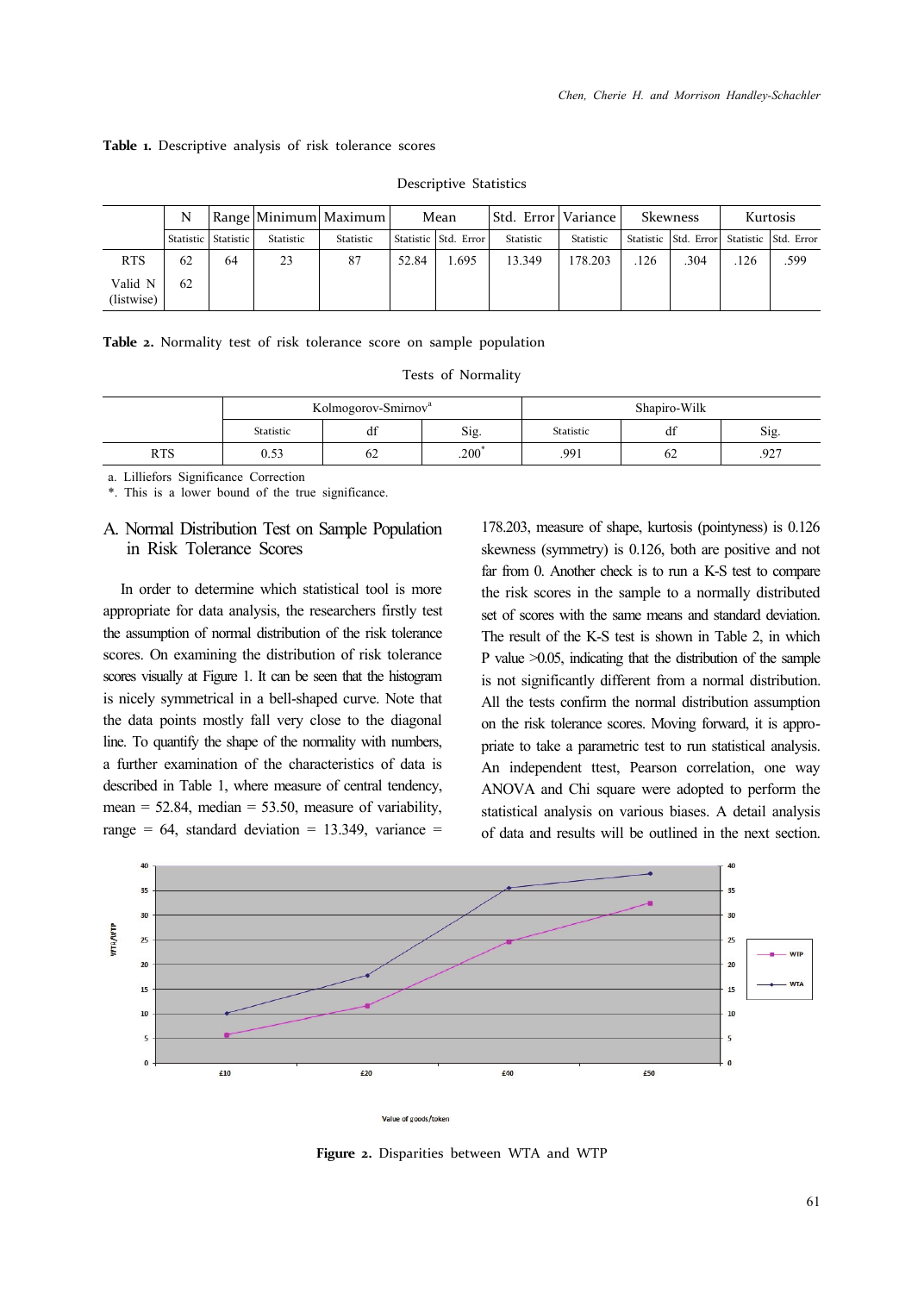|               |           | $\epsilon$ 10 Amazon<br>voucher | $\epsilon$ 20 Cineworld<br>gift card | $\pounds$ 40 John Lewis<br>voucher | £50 Used<br>textbook |
|---------------|-----------|---------------------------------|--------------------------------------|------------------------------------|----------------------|
| Group A       | Mean RTS  | Mean WTA                        | Mean WTA                             | Mean WTA                           | Mean WTA             |
|               | 52.03     | 10.15                           | 17.783                               | 35.57                              | 38.47                |
| Group B       | Mean RTS  | Mean WTP                        | Mean WTP                             | Mean WTP                           | Mean WTP             |
|               | 53.5938   | 5.734                           | 11.63                                | 24.63                              | 32.44                |
| Difference    | $-1.5638$ | 4.416                           | 6.153                                | 10.94                              | 6.03                 |
| WTA/WTP Ratio |           | 1.770143                        | 1.529063                             | 1.444174                           | 1.185882             |

|  | T <b>able 3.</b> WTA/WTP Ratio |  |
|--|--------------------------------|--|
|--|--------------------------------|--|

Remarks: Group A represents sellers, Group B represents buyers

Each of the biases represented in the data was tested for significance against mean risk between different groups, so as to provide results of various statistical analyses between each of the biases measured and risk tolerance scores. The objective is to investigate the proposition that investment biases individually may be linked significantly with risk tolerance score. At the end, the researcher also tested to establish a link (if any) among various biases in this study.

### B. Endowment

Subjects were randomly assigned to two different groups; one group (hereby named Group A) represented sellers while the other group (hereby named Group B) were buyers. The researchers firstly examined the mean risk scores of these two groups, to ensure a similar distribution pattern between the two groups in terms of risk tolerance scores. Given a random distribution of the two groups and a similar pattern of distribution of risk tolerance scores after examination, this excluded the possibility of pre-existing mystifications before further analysis.

Preliminary analysis of the data sought to identify any significant statistical relationship between WTA (Willing to Accept) and WTP (Willing to Pay). The experiment had four treatments, which observed the behaviour of subjects involving various amounts of money and within different contexts. The disparity between WTA and WTP indicated a persistent phenomenon throughout the experimental sessions (see Figure 2). However, the strength of the effect was less than in the prior study and also slightly differed between treatments (see Table 3).

This study explores the linkage between risk tolerance score and endowment effect, the key finding being that risk tolerance scores and endowment are positively related. The evidence is presented from two aspects. In the WTA groups, the correlation between the WTA and RTS throughout the four treatments was all positive, and the significant values were less than 0.05. The two-tailed t-test significance level and Pearson Correlation for WTA are as illustrated in Table 4. However in the WTP group, the correlation between the WTP and RTS was negative throughout the 4 treatments and the significant values were all less than 0.05 also. The two-tailed t-test significance level and Pearson Correlation for WTP are as illustrated in Table 5.

Kahneman et al. (1990) reported that several factors probably contribute to the discrepancies between the evaluations of buyers and sellers. The perceived illegitimacy of the transaction may, for example, contribute to the extraordinarily high demand for personal compensation for agreeing to the loss of a public good (e.g., Rowe, et al., 1980). Standard bargaining habits may also contribute to a discrepancy between the stated prices of buyers and sellers. Sellers are often rewarded for overstating their true value, and buyers for understating theirs (Knez, et al., 1985). By force of habit they may misrepresent their true valuations even when such misrepresentation confers no advantage, as in answering hypothetical questions or one-shot or single transactions. In such situations the buying-selling discrepancy is simply a strategic mistake, which experienced traders will learn to avoid (Brookshire and Coursey, 1987).

Actually many discrepancies between WTA and WTP are not mistakes but rather reflect the genuine effect of reference positions on preferences. Thaler (1980) labeled the increased value of a good to an individual when the good becomes part of the individual's endowment – the "endowment effect." This effect is a manifestation of "loss aversion", the generalisation that losses are weighted substantially more than objectively commensurate gains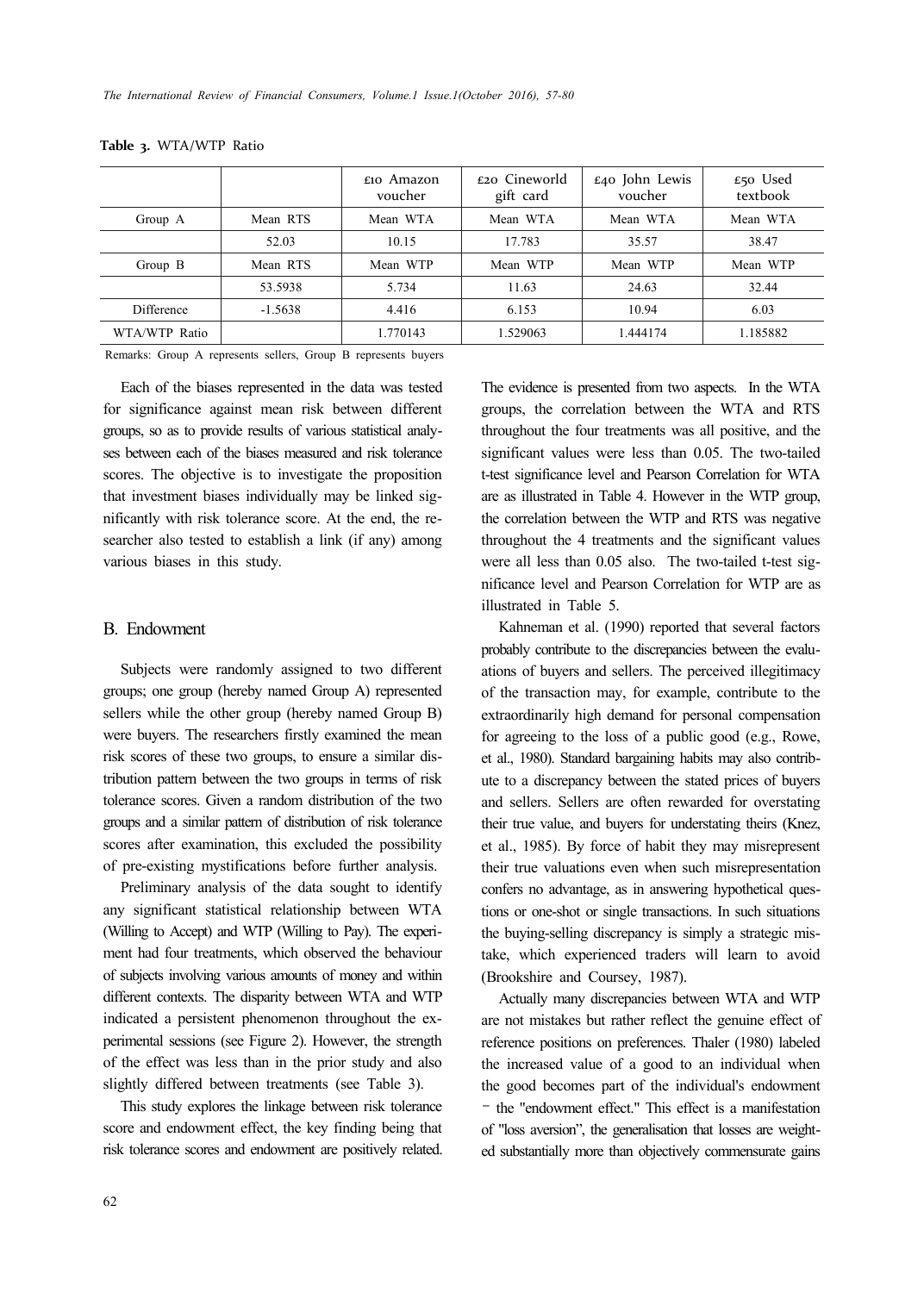|                   |                     |         | Correlations |           |              |          |
|-------------------|---------------------|---------|--------------|-----------|--------------|----------|
|                   |                     | $RTS_A$ | $Q_16_A$     | $Q_{17}A$ | $Q_18_A$     | $Q_1Q_A$ |
| RTS_A             | Pearson Correlation | 1       |              |           |              |          |
|                   | Sig.(2-tailed)      |         | .016         | .048      | .043         | .041     |
|                   | N                   | 30      | 30           | 30        | 30           | 30       |
| $Q16_A$           | Pearson Correlation |         | $\mathbf{1}$ |           |              |          |
|                   | Sig.(2-tailed)      | .016    |              | .000      | .000         | .020     |
|                   | N                   | 30      | 30           | 30        | 30           | 30       |
| $Q_{17}A$         | Pearson Correlation |         |              | 1         |              |          |
|                   | $Sig.(2-tailed)$    | .048    | .000         |           | .000         | .000     |
|                   | N                   | 30      | 30           | 30        | 30           | 30       |
| Q <sub>18</sub> A | Pearson Correlation |         |              |           | $\mathbf{1}$ |          |
|                   | Sig.(2-tailed)      | .043    | .000         | .000      |              | .000     |
|                   | N                   | 30      | 30           | 30        | 30           | 30       |
| $Q_1Q_A$          | Pearson Correlation |         |              |           |              | 1        |
|                   | Sig.(2-tailed)      | .041    | .020         | .000      | .000         |          |
|                   | N                   | 30      | 30           | 30        | 30           | 30       |

#### **Table 4.** Correlation between RTS and WTA

\*. Correlation is significant at the 0.05 level (2-tailed).

\*\*. Correlation is significant at the 0.01 level (2-tailed).

in the evaluation of prospects and trades (Kahneman and Tversky, 1979). An implication of this asymmetry is that if a good is evaluated as a loss when it is given up and as a gain when it is acquired, loss aversion will, on average, induce a higher dollar value for owners than for potential buyers, reducing the set of mutually acceptable trades. There are some cases in which no endowment effect would be expected, such as when goods are purchased for resale rather than for utilisation.

As in most previous experiments using inexpensive market goods, WTA was roughly twice WTP. The most commonly indicated reason for the disparity is that subjects base WTP on what the good is worth to them personally and WTA on what the good is worth in a sale situation. That is, in deciding on WTA, most subjects referred to what the good would be worth to others and often appeared to rely on store price as a starting point.

A possible explanation for these results is that the endowment effect relies on the idea that selling creates a loss whereas buying creates a gain, which focuses on the good rather on the net result of the transaction. The subjects who have a higher risk tolerance score tend to ask for higher acceptance prices and tender lower bidding prices, which could be a reflection of the fact that an individual with a higher risk tolerance score would avoid selling too cheaply and paying too much to result in a less favourable scenario. By raising WTA and lowering WTP, the inevitable risk is that they might not be able to sell or buy the goods at their desirable level or price range. However, they prefer to take the risk of not being able to close the deal to ensure they get a good deal at the end. In this sense, the willingness to take more risk in order to secure a good deal is the nature of less risk aversion.

As pointed out by Kahneman et al. (1990), the search for profit is a central aspect of many real world transactions. Because many of the goods for which evaluations are required do not have well-defined prices, but instead are characterised by a range of possible values, it is likely that buyers will look to the lower end of this range and that sellers will look to the higher end. This behaviour is both rational and predictable; it is the essence of getting a good deal, as long as expectations do not exceed what the market will bear. This behaviour will result in a difference in WTP and WTA evaluations of the worth of a good. The disparity will be larger to the extent that both external data (about what others may be willing to sell a good for or to pay for it) and internal data (about one's own values) show a larger possible range. Market experience should tend to lower a disparity induced solely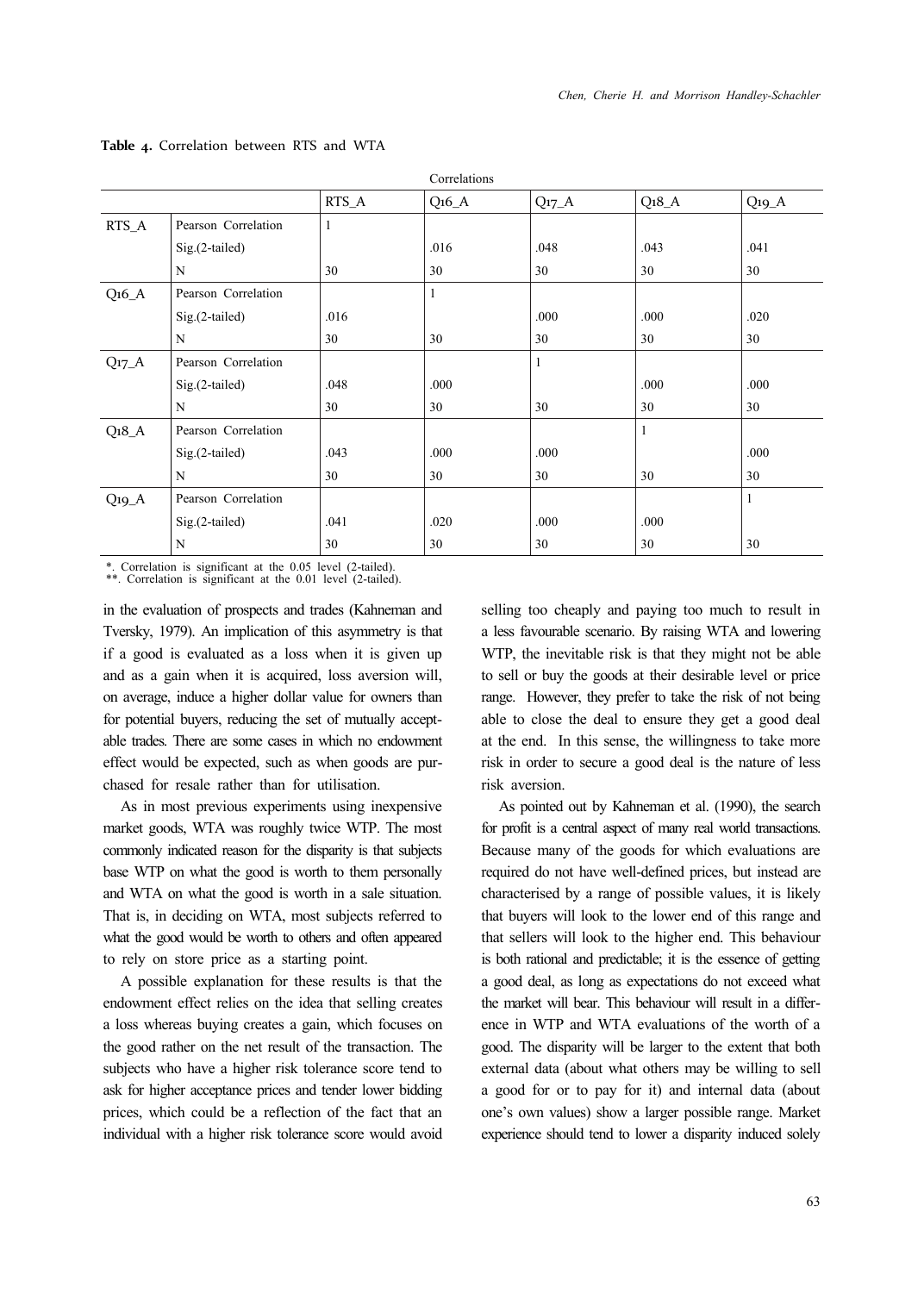|         | COLLUMBUR           |       |         |              |              |              |  |  |  |  |  |
|---------|---------------------|-------|---------|--------------|--------------|--------------|--|--|--|--|--|
|         |                     | RTS A | $Q16_A$ | $Q17_A$      | $Q18_A$      | $Q19_A$      |  |  |  |  |  |
| RTS A   | Pearson Correlation | 1     |         |              |              |              |  |  |  |  |  |
|         | Sig.(2-tailed)      |       | .015    | .001         | .034         | .036         |  |  |  |  |  |
|         | N                   | 32    | 32      | 32           | 32           | 32           |  |  |  |  |  |
| Q16A    | Pearson Correlation |       | 1       |              |              | .280         |  |  |  |  |  |
|         | $Sig.(2-tailed)$    | .015  |         | .000         | .000         | .120         |  |  |  |  |  |
|         | N                   | 32    | 32      | 32           | 32           | 32           |  |  |  |  |  |
| $Q17_A$ | Pearson Correlation |       |         | $\mathbf{1}$ |              |              |  |  |  |  |  |
|         | Sig.(2-tailed)      | .001  | .000    |              | .000         | .031         |  |  |  |  |  |
|         | N                   | 32    | 32      | 32           | 32           | 32           |  |  |  |  |  |
| Q18A    | Pearson Correlation |       |         |              | $\mathbf{1}$ | .327         |  |  |  |  |  |
|         | $Sig.(2-tailed)$    | .034  | .000    | .000         |              | .068         |  |  |  |  |  |
|         | N                   | 32    | 32      | 32           | 32           | 32           |  |  |  |  |  |
| $Q19_A$ | Pearson Correlation |       | .280    |              | .327         | $\mathbf{1}$ |  |  |  |  |  |
|         | $Sig.(2-tailed)$    | .036  | .120    | .031         | .068         |              |  |  |  |  |  |
|         | N                   | 32    | 32      | 32           | 32           | 32           |  |  |  |  |  |

Correlations

**Table 5.** Correlation between RTS and WTP

\*. Correlation is significant at the 0.05 level (2-tailed). \*\*. Correlation is significant at the 0.01 level (2-tailed).

by the profit motive (Brown, 1999). To pursue profit is at the heart of every investor when making financial decisions; however, people with a higher tolerance score might tend to be more aggressive in profit searching than those with lower scores and this would help to decipher the positive relationship between endowment and risk tolerance attitudes.

From this perspective, the finding is coherent with the intuitive appeal observation. The study of Brown (2003) suggested that if loss aversion is separated from the good per se and instead refers to the net result of the transaction, loss aversion may certainly play a role in the disparity. The endowment effect argues for a change in preference upon a change in endowment, leading to a change in value for the good, but loss aversion - the notion that losses are weighted more than objectively commensurate gains - does not require a change in preference for the good once it becomes part of an individual's endowment. If the loss is of asset value, rather than of the good per se, no change in preference is needed for loss aversion to cause or enhance a disparity.

This finding confirmed all the three research questions and revealed the linkage between risk tolerance score and endowment effect. The key finding is that risk tolerance scores and endowment are positively related.

### C. Framing

This experimental procedure is similar to the way framing effects were originally studied by Tversky and Kahneman (1981). The subjects were presented with scenarios in which a hypothetical decision problem was framed in terms of "gains" or "losses." However, different from some of the earlier studies, the researchers intentionally designed questions where the expected values of the two option choices are identical in each question. Subjects were asked to choose between (1) sure gain and probable gain; and (2) sure loss and probable loss so that the behavioural patterns surrounding gain and loss scenarios could be observed.

The subjects were asked to choose from the two questions independently: the first question was framed within a gain scenario and the second question was framed within a loss scenario. There were 41 (66%) subjects with a mean risk of 48.9 out of 62 who chose sure gain and 21 (34%) subjects with a mean risk of 60.52 who chose probable gain in the gain scenario question. The result suggested risk averse, which is a common pattern as, when choices involving gains are involved, people are usually risk averse. The standard deviations were 12.932 and 10.736 as shown in Table 6 and the significant level between these two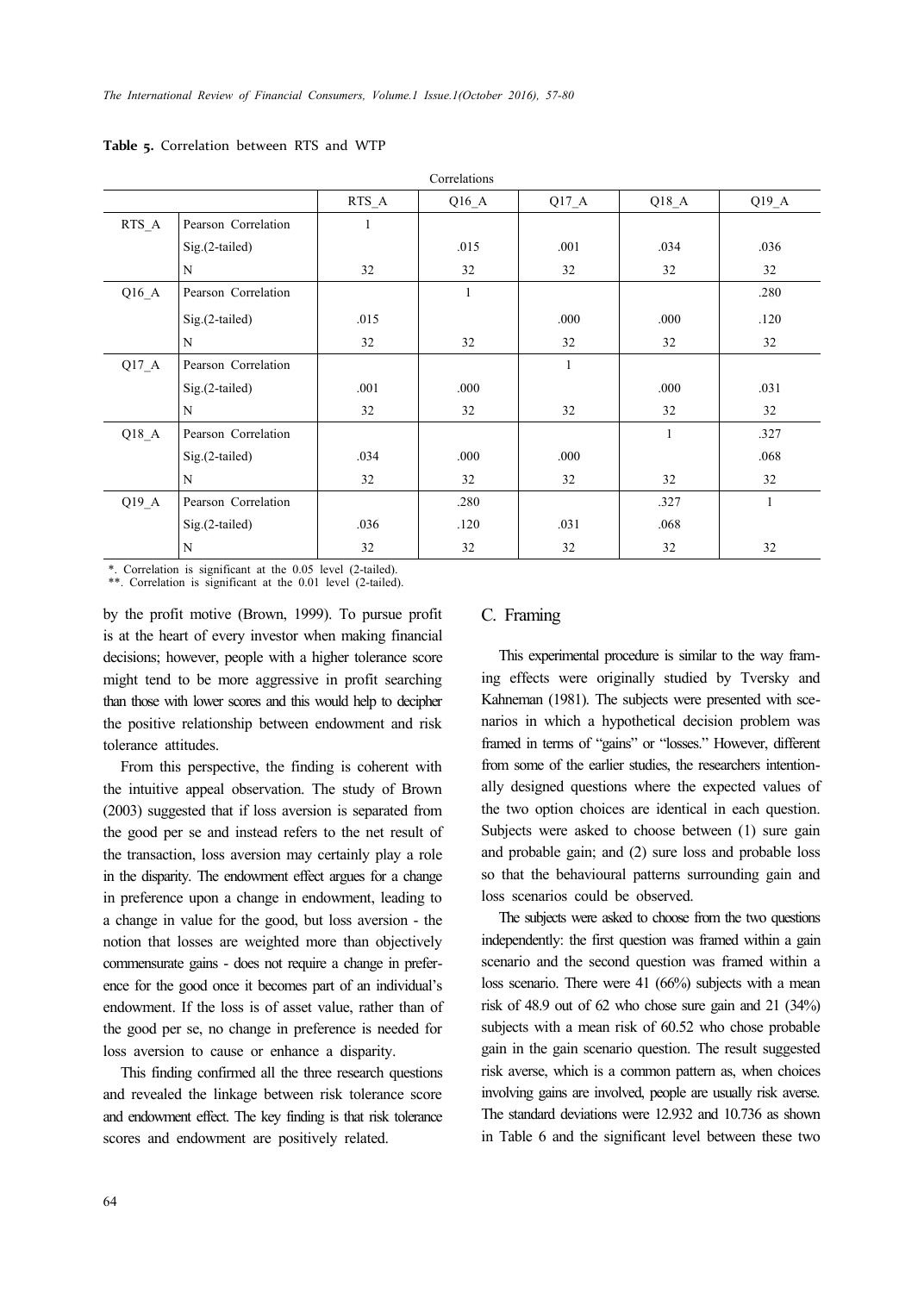#### **Table 6.** Descriptive analysis for gain framed question

|            | Group Statistics |     |       |               |                |  |  |  |  |  |
|------------|------------------|-----|-------|---------------|----------------|--|--|--|--|--|
| O1         |                  | N   | Mean  | Std.Deviation | Std.Error Mean |  |  |  |  |  |
| <b>RTS</b> |                  | -41 | 48.90 | 12.932        | 2.020          |  |  |  |  |  |
|            | ∼                | 21  | 60.52 | 10.736        | 2.343          |  |  |  |  |  |

Remarks : 1 represents sure gain, 2 represents probable gain

**Table 7.** Independent T test for gain framed question

|            |                                   |      | Levene's Test for<br>Equality of Variances | t-test for Equality of Means |        |              |                    |                         |                                              |          |  |
|------------|-----------------------------------|------|--------------------------------------------|------------------------------|--------|--------------|--------------------|-------------------------|----------------------------------------------|----------|--|
|            |                                   | F    | Sig.                                       |                              | df     | Sig.         | Mean<br>Difference | Std.Error<br>Difference | 95% Confidence Interval<br>of the Difference |          |  |
|            |                                   |      |                                            |                              |        | $(2-tailed)$ |                    |                         | Lower                                        | Upper    |  |
| <b>RTS</b> | variances<br>Equal<br>assumed     | .725 | .398                                       | $-3.537$                     | 60     | .001         | $-11.621$          | 3.286                   | $-18.194$                                    | $-5.049$ |  |
|            | Equal<br>variances<br>not assumed |      |                                            | $-3.757$                     | 47.622 | .000         | $-11.621$          | 3.093                   | $-17.842$                                    | $-5.401$ |  |

**Table 8.** Descriptive analysis for loss framed question

Group Statistics

|     | O2 |                | Mean  | Std.Deviation | Std.Error Mean |
|-----|----|----------------|-------|---------------|----------------|
| RTS |    | $\overline{ }$ | 62.33 | 14.834        | 4.282          |
|     |    | 50             | 50.56 | 12.044        | 1.703          |

Remarks : 1 represents sure loss, 2 represents probable loss

**Table 9.** Independent ttest for loss framed question

Independent Samples Test

|            |                                | Levene's Test for<br>Equality of Variances |      | t-test for Equality of Means |            |                      |                    |                         |                                              |        |
|------------|--------------------------------|--------------------------------------------|------|------------------------------|------------|----------------------|--------------------|-------------------------|----------------------------------------------|--------|
|            |                                | F                                          | Sig. | df                           |            | Sig.<br>$(2-tailed)$ | Mean<br>Difference | Std.Error<br>Difference | 95% Confidence Interval<br>of the Difference |        |
|            |                                |                                            |      |                              |            |                      |                    |                         | Lower                                        | Upper  |
| <b>RTS</b> | Equal variances<br>assumed     | 1.038                                      | .312 | 2.906                        | 60         | .005                 | 11.773             | 4.051                   | 3.670                                        | 19.877 |
|            | Equal variances<br>not assumed |                                            |      | 2.555                        | 14.67<br>4 | .022                 | 11.773             | 4.609                   | 1.931                                        | 21.676 |

measures was 0.001 as shown in Table 7.

For the second question which was framed in the loss scenario, there were 12 (19%) subjects with mean risk  $= 62.3$  out of 62 who chose sure loss and 50 (81%) with mean  $risk = 50.56$  who chose probable loss, showing that the majority are risk taking in this setting. The standard deviations were 14.834 and 12.044 as shown in Table 8 and the significant level between these two measures was 0.005 as show in Table 9. This result coincides with the previous finding of Fishburn, 1983 and Kahneman and Tversky, 1979, that when gains are involved, individuals are usually risk averse whereas choices involving losses are often risk seeking

These two questions were presented to subjects independently. The expected values are actually identical in both questions; however the majority chose sure gain and probable loss over probable gain and sure loss, confirming the existence of the framing effect. Results from the two questions were assessed using risk mean comparison between the groups given different option choices.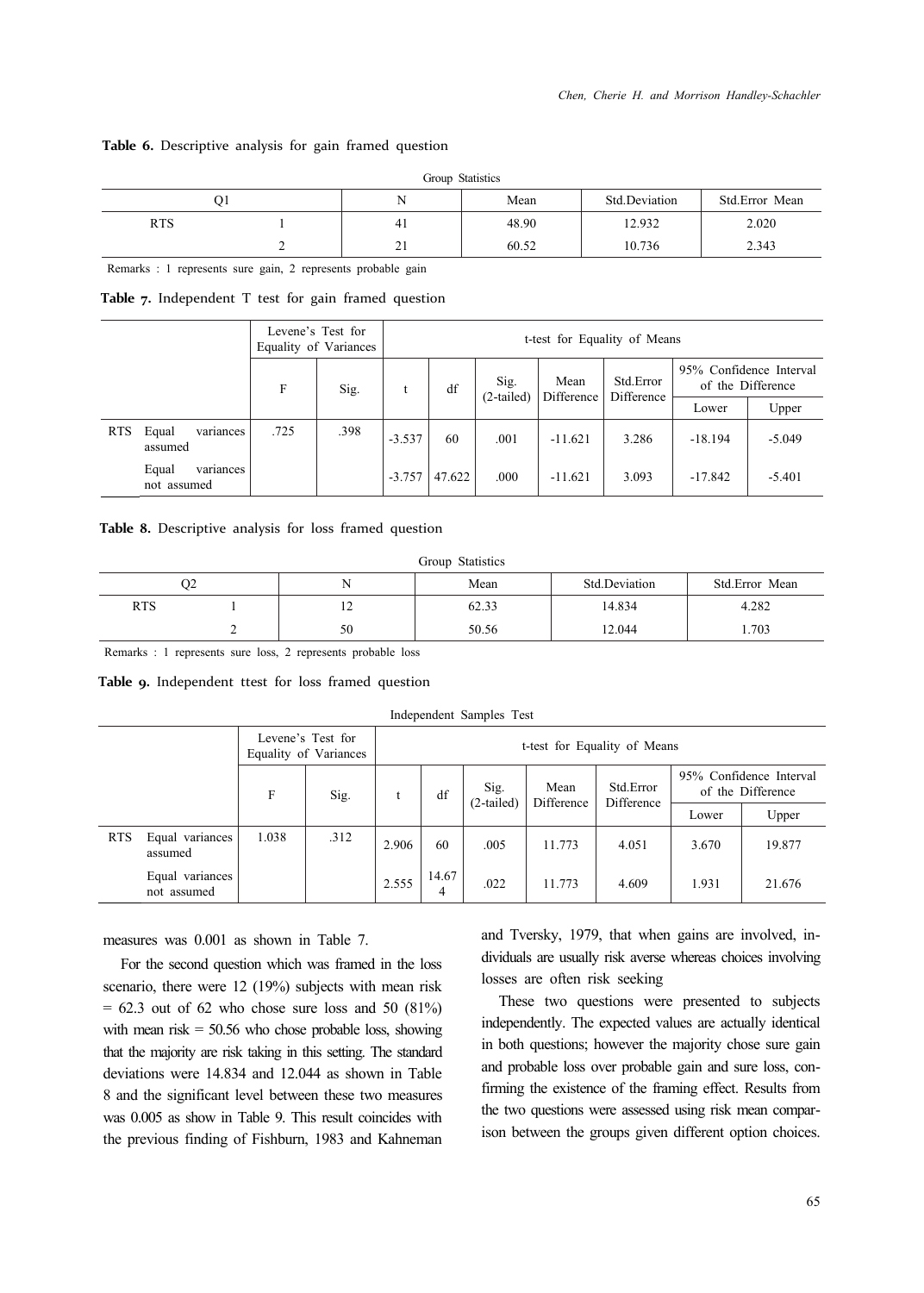| Group Statistics |          |    |       |               |                |  |  |  |  |
|------------------|----------|----|-------|---------------|----------------|--|--|--|--|
|                  | Framing1 |    | Mean  | Std.Deviation | Std.Error Mean |  |  |  |  |
| <b>RTS</b>       | .00.     | 36 | 48.08 | 12.353        | 2.059          |  |  |  |  |
|                  | 2.00     | 26 | 59.42 | 11.981        | 2.350          |  |  |  |  |

#### **Table 10.** Descriptive analysis between framing and non framing groups

Remarks : 1.00 represents the framing group, 2.00 represents the non-framing group

**Table 11.** Independent ttest between the framing and non framing groups

| Independent Samples Test |
|--------------------------|
|--------------------------|

|            |                                | Levene's Test for<br>Equality of<br>Variances |      |          | t-test for Equality of Means |                      |                    |                         |           |                                              |  |  |
|------------|--------------------------------|-----------------------------------------------|------|----------|------------------------------|----------------------|--------------------|-------------------------|-----------|----------------------------------------------|--|--|
|            |                                | F                                             | Sig. |          | df                           | Sig.<br>$(2-tailed)$ | Mean<br>Difference | Std.Error<br>Difference |           | 95% Confidence Interval of<br>the Difference |  |  |
|            |                                |                                               |      |          |                              |                      |                    |                         | Lower     | Upper                                        |  |  |
| <b>RTS</b> | Equal variances<br>assumed     | .069                                          | .793 | $-3.612$ | 60                           | .001                 | $-11.340$          | 3.140                   | $-17.620$ | $-5.059$                                     |  |  |
|            | Equal variances<br>not assumed |                                               |      | $-3.630$ | 54.97<br>8                   | .001                 | $-11.340$          | 3.124                   | $-17.600$ | $-5.079$                                     |  |  |

The risk means are derived by calculating for each set of questions the risk mean of the subjects in that group. Risk score and number of people for the four questions are depicted respectively in the earlier contents. The risk mean suggested a significant difference between groups, which confirms the correlation between framing biases and risk tolerance scores.

The existence of the framing effect supports the violation of invariance. The principle of invariance is an essential condition for a theory of choice that claims normative status; different representations of the same choice problem should yield the same preference. However, as discussed by Tversky and Kahneman (1986), people do not spontaneously aggregate concurrent prospects or transform all outcomes into a common frame. From the results of this experiment, it is also evident that preference between options is not independent of their description and the variation of form does affect the actual choice. The preferences in this pair of questions illustrate a common pattern: choices involving gains are often risk averse and choices involving losses are often risk taking. The inconsistent responses arise from the conjunction of a framing effect with contradictory attitudes toward risks involving gains and losses and this reversal has been observed in prior studies. The researchers then turned to an analysis of these attitudes.

Next, of great interest, in order to examine what type

of relation existed between framing biases and risk tolerance scores, the research then took the combination of two preferences that subjects chose - sure gain in the gain scenario and probable loss in the loss scenario (called the framing group) - the rest of the subjects who chose otherwise than the framing pattern were categorised as the non framing group. On examination of these two groups, there were 36 (58%) subjects with a risk mean of 48.08 in the framing group and 26 (42%) subjects with a risk mean of 59.42 in the non-framing group. The standard deviation between two measures was 12.353 and 11.981 as shown in Table 10.

As illustrated in Table 11, the variation of risk mean between framing and non framing group posed a significant level of difference, where the P value is 0.001. The finding from these two questions suggested that there is an inverse relationship between risk score and framing, i.e. the people with higher risk tolerance scores are more susceptible to framing bias than people with lower risk tolerance scores. The findings from the first pair of questions answered all the three research questions and suggested that there is an inverse relationship between risk score and framing.

Unfortunately, the results from the second pair of questions only supported the existence of the framing effect and the determinant role of financial risk tolerance scores in behaviour but did not support a strong linkage between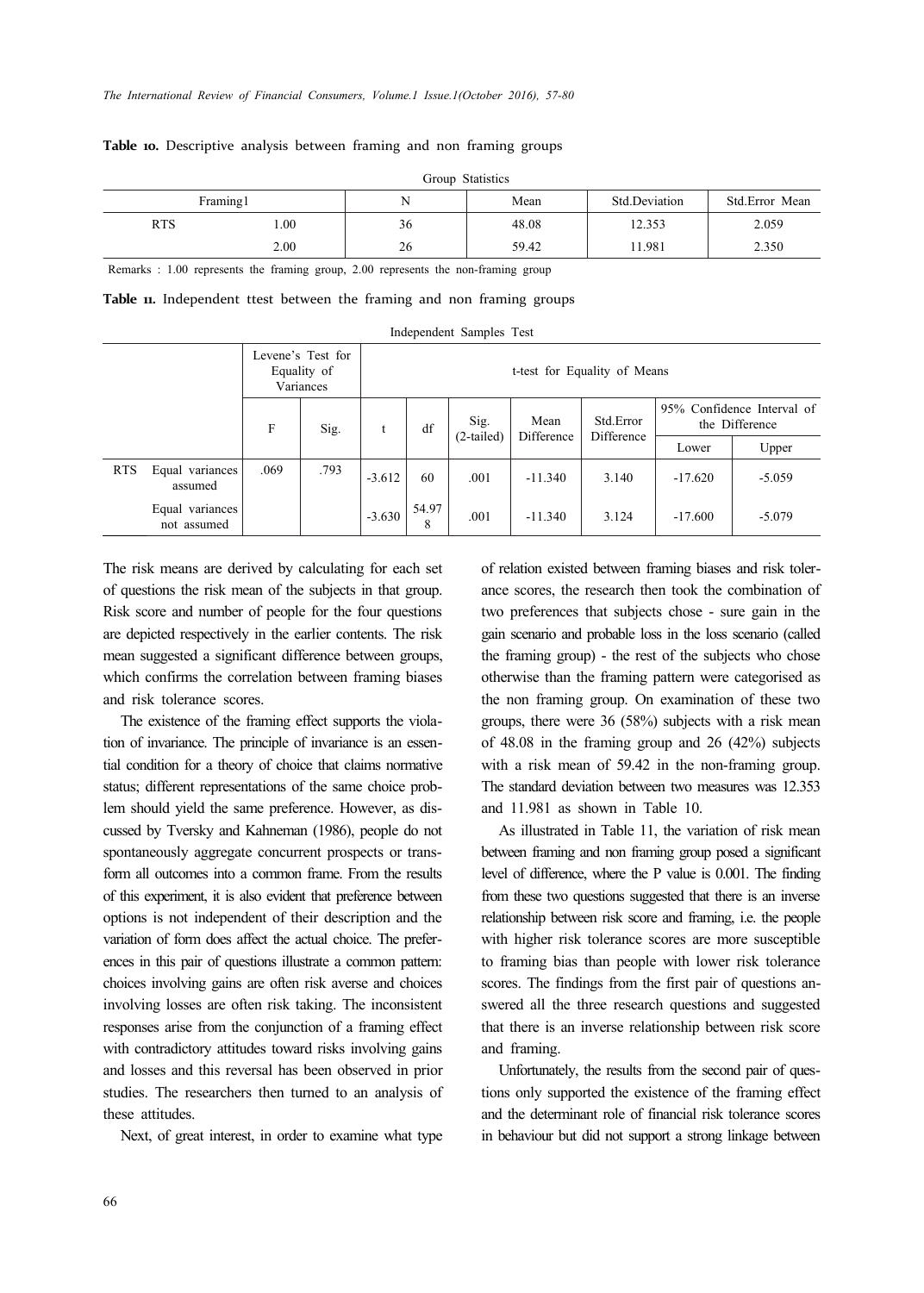#### **Table 12.** Descriptive analysis between two government bonds chooser

|            | Group Statistics |    |       |               |                |  |  |  |  |  |  |  |
|------------|------------------|----|-------|---------------|----------------|--|--|--|--|--|--|--|
|            | O <sub>14</sub>  | N  | Mean  | Std.Deviation | Std.Error Mean |  |  |  |  |  |  |  |
| <b>RTS</b> |                  | 38 | 49.24 | 11.906        | 1.931          |  |  |  |  |  |  |  |
|            |                  | 24 | 58.54 | 13.756        | 2.808          |  |  |  |  |  |  |  |

Remarks : 1 represents the UK's government bond, 2 represents the Brazilian government bond38

|  | Table 13. Independent ttest between two government bonds chooser |  |  |  |  |  |  |
|--|------------------------------------------------------------------|--|--|--|--|--|--|
|--|------------------------------------------------------------------|--|--|--|--|--|--|

|            |                                |                                               |      |          |                              | Independent Samples Test |                    |                          |                                              |          |  |
|------------|--------------------------------|-----------------------------------------------|------|----------|------------------------------|--------------------------|--------------------|--------------------------|----------------------------------------------|----------|--|
|            |                                | Levene's Test<br>for Equality of<br>Variances |      |          | t-test for Equality of Means |                          |                    |                          |                                              |          |  |
|            |                                | F                                             | Sig. | t        | df                           | Sig.<br>(2-tailed)       | Mean<br>Difference | Std. Error<br>Difference | 95% Confidence Interval<br>of the Difference |          |  |
|            |                                |                                               |      |          |                              |                          |                    |                          | Lower                                        | Upper    |  |
| <b>RTS</b> | Equal variances<br>assumed     | .638                                          | .427 | $-2.822$ | 60                           | .006                     | $-9.305$           | 3.298                    | $-15.901$                                    | $-2.709$ |  |
|            | Equal variances<br>not assumed |                                               |      | $-2.730$ | 43.817                       | .009                     | $-9.305$           | 3.408                    | $-16.174$                                    | $-2.436$ |  |

risk tolerance scores and framing bias. There are several possible explanations for this incoherent finding. The lack of correlation between the complicated managerial decision question set (as in the second pair of questions in this experiment) and risk tolerance score highlights the power of wording in altering subjects' behaviour when facing complicated scenarios. Although the straight forward question suggested a correlation with risk tolerance score, increasing the level of sophistication in the question set completely eliminated this association. This implies that studies which attempt to validate biases test using more than one set question and need to pay careful attention to the wording of each of the measures in terms of a consistent level of sophistication.

Risk-taking has also been a focus of interest in behaviour decision theory. In that tradition, risk-taking is viewed as context-dependent and susceptible to framing effects in which the description of the situation can alter participant choices (see Harrison, 2005). One of the best known lines of research in decision making comes from ''Prospect Theory'' (Kahneman and Tversky, 1979) which states in part that an individual's willingness to make a risky choice will depend on whether the decision outcomes are framed as gains or losses. Individuals will make riskier choices to avoid losses than they will to produce gains. Numerous studies have documented such framing effects (see Levin, et al., 1998 for a review).

The general tendency to be risk seeking would suggest a higher risk tolerance score; however, the existing studies do not suggest, if people are risky in loss scenarios and risk averse in gain scenario, what would be a possible risk tolerance score tendency. There is no existing data or study to support this question and the findings of this work would fill this gap in study.

#### D. Herding

This session aimed to analyse the presence of herding among the investors. The researchers designed the experiment to give the subjects supplemental information after their initial decision was made and allow them to make the decisions again on the same questions. In these two treatments, information regarding the previous decision made by the subject group was provided by the experimenter and the result was manipulated. The information was not generated from the system like other results in previous questions. To the contrary, it was pre-planted in the slide and showed to the subjects. Using this design, the researcher aimed to observe subject behaviour and identify who herds after the manipulated results are revealed. The subjects received no feedback on their actions to avoid influencing our results with learning experience.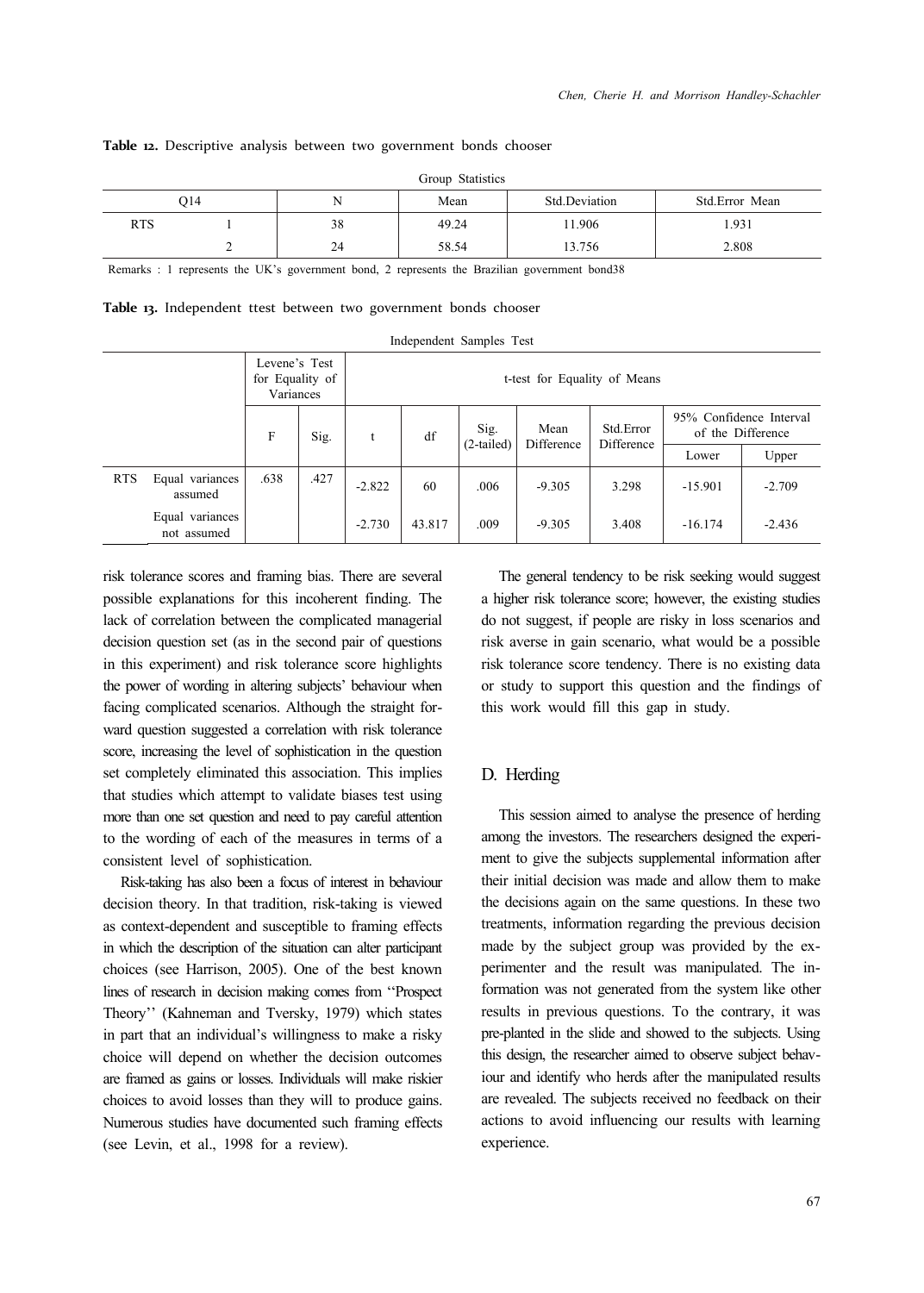#### **Table 14.** Descriptive analysis for 2nd choice between two government bonds

|            | Group Statistics |    |       |               |                |  |  |  |  |  |  |  |
|------------|------------------|----|-------|---------------|----------------|--|--|--|--|--|--|--|
|            | 015              |    | Mean  | Std.Deviation | Std.Error Mean |  |  |  |  |  |  |  |
| <b>RTS</b> |                  | 32 | 51.38 | 10.536        | 1.863          |  |  |  |  |  |  |  |
|            |                  | 30 | 54.40 | 15.852        | 2.894          |  |  |  |  |  |  |  |

Remarks: 1 represents the UK's government bond, 2 represents the Brazilian government bond51.38

**Table 15.** Independent ttest for 2nd choice between two government bonds

|     |                                | Independent Samples Test |                                               |              |                              |                    |                    |                         |                                              |       |  |  |  |
|-----|--------------------------------|--------------------------|-----------------------------------------------|--------------|------------------------------|--------------------|--------------------|-------------------------|----------------------------------------------|-------|--|--|--|
|     |                                |                          | Levene's Test<br>for Equality of<br>Variances |              | t-test for Equality of Means |                    |                    |                         |                                              |       |  |  |  |
|     |                                | F                        | Sig.                                          | $\mathbf{t}$ | df                           | Sig.<br>(2-tailed) | Mean<br>Difference | Std.Error<br>Difference | 95% Confidence Interval<br>of the Difference |       |  |  |  |
|     |                                |                          |                                               |              |                              |                    |                    |                         | Lower                                        | Upper |  |  |  |
| RTS | Equal variances<br>assumed     | 4.629                    | .035                                          | $-.890$      | 60                           | .377               | $-3.025$           | 3.398                   | $-9.823$                                     | 3.773 |  |  |  |
|     | Equal variances<br>not assumed |                          |                                               | $-.879$      | 49.977                       | .384               | $-3.025$           | 3.442                   | $-9.938$                                     | 3.888 |  |  |  |

**Table 16.** Descriptive analysis between herding and non herding groups

|            | Group Statistics |                |       |               |                |  |  |  |  |  |  |  |  |
|------------|------------------|----------------|-------|---------------|----------------|--|--|--|--|--|--|--|--|
|            | Herding          | N              | Mean  | Std.Deviation | Std.Error Mean |  |  |  |  |  |  |  |  |
| <b>RTS</b> | $00$ .           | $\overline{1}$ | 46.08 | 13.800        | 3.984          |  |  |  |  |  |  |  |  |
|            | 2.00             | 50             | 54.46 | 12.854        | 1.818          |  |  |  |  |  |  |  |  |

Remarks: 1.00 represents herding group, 2.00 represents non-herding group

Table 17. Independent ttest between herding and non-herding groups

Independent Samples Test

|     |                                |      | Levene's Test for<br>Equality of Variances | t-test for Equality of Means |        |                      |                   |                        |           |                                                 |  |  |
|-----|--------------------------------|------|--------------------------------------------|------------------------------|--------|----------------------|-------------------|------------------------|-----------|-------------------------------------------------|--|--|
|     |                                | F    | Sig.                                       |                              | df     | Sig.<br>$(2-tailed)$ | Mean<br>Differenc | Std.Error<br>Differenc |           | 95% Confidence<br>Interval of the<br>Difference |  |  |
|     |                                |      |                                            |                              |        |                      | e                 | e                      | Lower     | Upper                                           |  |  |
| RTS | Equal variances<br>assumed     | .172 | .680                                       | $-1.999$                     | 60     | .050                 | $-8.377$          | 4.189                  | $-16.757$ | .004                                            |  |  |
|     | Equal variances<br>not assumed |      |                                            | $-1.913$                     | 15.903 | .074                 | $-8.377$          | 4.379                  | $-17.664$ | .911                                            |  |  |

With the identical tenures, providing the benchmark rate from Central Bank in the UK and Brazil as a reference point, the UK's government bond (5%-0.5%) is more favourable than Brazil's government bond (10%-8.5%) in terms of spread between the coupon rate and interest rate of Central bank, furthermore, the UK is more favourable than Brazil in sovereign risk. The question posed an extreme scenario that the UK's government bond is of lower risk and higher return, which is not the likely case in reality, but to observe herding behaviour, the researchers aim to provide an extreme and obviously favourable choice between two set choices. A manipulated group result showed that a majority (83%) of group subjects chose the unfavourable option, the Brazil government bond in this case. With the extreme contrast of the manipulated result shown to the subjects, the subjects were then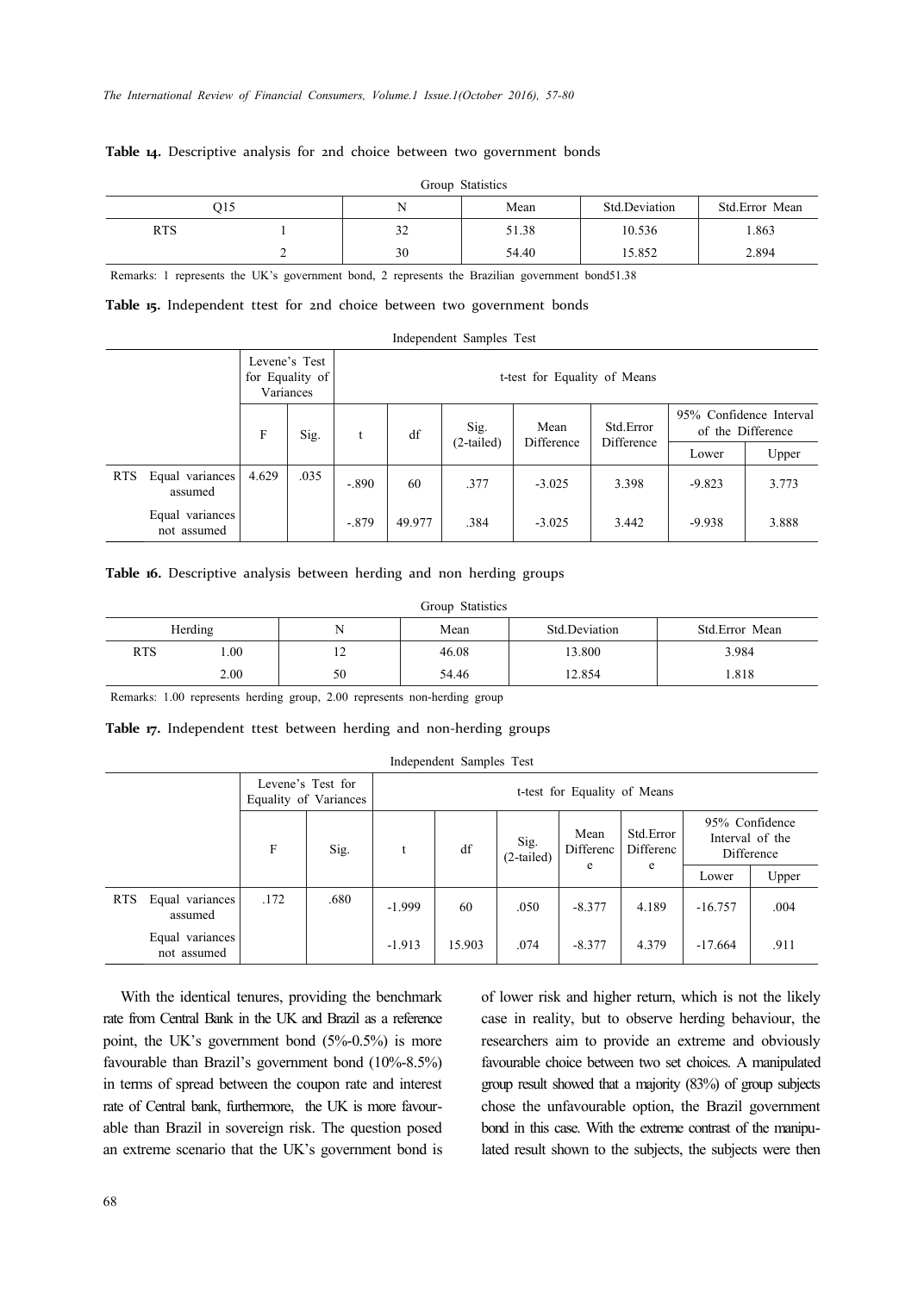asked again to choose the two products.

Out of a total of 62 subjects, in the first set of choices the number of people who chose the UK's government bond was 38 (61%) and the number of people who chose Brazil's government bond was 24 (39%) - mean risks for each group were 49.24 and 58.54 respectively. The standard deviations were 11.906 and 13.756 as shown in Table 12. The independent ttest results indicate a significant level of difference of mean risk between these two groups,  $p$  value = 0.006 as shown in Table 13. This result suggested that subjects who chose the UK's government bond had a lower mean risk than those who chose the Brazilian government bond.

After revealing to the subjects the manipulated results which posed an extreme contrast with actual results, subjects were asked to choose again between two government bonds. This time the number of people who chose the UK's government bond was 32 (52%) and the number of people who chose the Brazilian government bond was 30 (48%). The risk means were 51.38 for people who chose the UK's government bond and 54.40 for people who chose the Brazilian government bond. Standard deviations were 10.536 and 15.852 as shown in Table 14. The P value of mean risk between two groups was 0.377, which unfortunately did not show a significant level as shown in Table 15 The result from this session also suggested that subjects who chose the UK's government bond have a lower mean risk than those who chose the Brazilian government bond; however this was not statistically significant in the correlation. Both sessions indicate the same trends in mean risk tolerance score between subjects who chose the UK's and those who chose the Brazilian government bonds.

This study is more interested in the risk characteristics between subjects who change their decision and those hold still. A further investigation was undertaken into how many subjects change their decision after being shown the manipulated result implanted by the research, and the mean risk comparison between those who had made the change (herding), and those who stuck to their original option or switch to the other direction (non-herding). Twelve (19%) subjects changed their decision from UK to Brazil government bonds after being shown the manipulated result and 50 (81%) held onto their original decision or changed from Brazil to UK to avoid herding. Mean risk for the herding group is 46.08 and 54.46 for non-herding and the standard deviations were 13.8 and 12.854 as shown in Table 16 The independent ttest showed the P value for the difference of mean risk from these herding and non herding groups was 0.05 as shown in Table 17.

The result of this study confirmed all three research questions and suggested that the risk tolerance score extrapolates the level of herding for individuals. The fall of risk tolerance score increases the intensity of the herding effect and vice versa, i.e. there is an inverse relationship between risk score and herding.

Further analysis was conducted to compare the mean risk between the herding group and those who stuck to the UK bond throughout the two questions among the non-herding group. The result suggested that the people who tend to overrule their own decision by herding to others' majority decision (herding group) exhibited a lower risk tolerance score than those who did not change their decision (non herding group) but excluded those subjects with inherently higher risk tolerance score subjects (non herding group who chose the Brazil bond). However the difference was not statistically significant but still confirmed an inverse relation between risk tolerance score and herding bias. The result from the above data is probably not sufficient to draw a definite conclusion but is rather suggestive of a possible negative correlation between herding and risk tolerance. Meanwhile, the statistical power of the test was unexpectedly weakened by the unexpectedly low number of people who changed their decision to the Brazilian bond, which reduced the relevant sample size.

Another observation from this result is that there were three subjects who changed from Brazilian to UK government bonds to avoid herding. Although the number of the sample is too small to have statistical significance, it is a possible area for future research to discuss "lone wolf" investors who choose not to follow the crowd (e.g. de Haan, and Kakes, 2011).

People are making decisions oftentimes under uncertainty; the uncertainty is not only about the ambiguity of the market or product but also the quality of information available. Because people are averse to uncertainty, they will tend to imitate other investors' decisions. Investors who imitate do not know the quality of other investors' information, financial market trends thus being based on the mood of investors and not on rational responses (Parker and Prechter, 2005). Thus, for example, in the same informational context investors who are more in-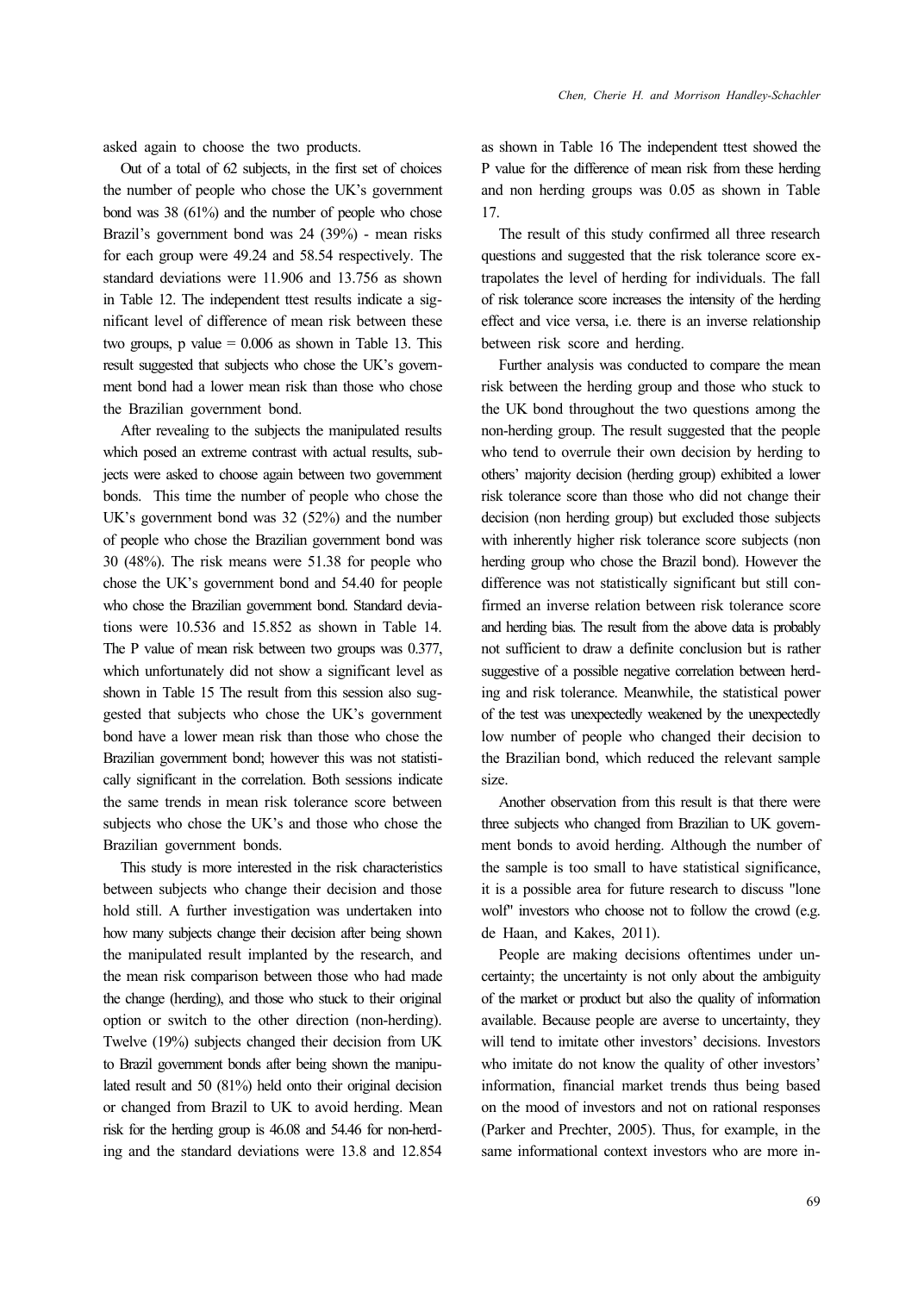





Figure 4. Mean risk in each round - loss aversion lottery choice

secure and less confident about their sources of information will have a greater propensity to herd. This feeling of uncertainty is a characteristic of each individual, since it will depend on each individual's attitudes, their more or less intuitive character, their risk propensity, their excess or lack of confidence, their illusion of control, their degree of tolerance for ambiguity, and so on.

In the study of Fernandez et. al (2009), the analysis of herding gradually diminishes as uncertainty falls. The results from the Wilcoxon signed-rank test also confirm these results, since they show a statistically significant difference in herding between the high and low uncertainty treatments. The postulation of both of the studies that herding behaviour is more frequent in contexts of higher levels of uncertainty is consequently accepted.

The results of the experiment show that uncertainty is more important than the individual cognitive profile in explaining herding among investors. However, as the level of uncertainty diminishes, the investors' cognitive profile can explain why individuals show different imitation propensities in identical informational contexts. The above remarks made by Fernandez, et al. (2009) could help to explain the low herding ratio in this experiment. 12 people out of 62 subjects had changed their decision after being shown the group result; the low percentage of herding might be as a result of low uncertainty between these two option choices.

Along with uncertainty in financial decision making, the individuals are also affected by risk attitude in arriving at financial decisions. Thus, individuals are not always going to behave as homogenous and perfectly rational agents. Consequently, responses to market signals vary considerably from one investor to the next. This makes it necessary to study how investors' individual risk profiles affect their herding behaviour.

Table 18. Descriptive analysis on round 1 - loss aversion lottery choice

Group Statistics

|            |  |    | $O.000$ $O.0000$ |               |                |  |
|------------|--|----|------------------|---------------|----------------|--|
|            |  |    | Mean             | Std.Deviation | Std.Error Mean |  |
| <b>RTS</b> |  | 53 | 54.45            | 12.846        | 1.765          |  |
|            |  |    | 43.33            | 12.933        | 4.311          |  |

Remarks: 1 represents accept, 2 represents reject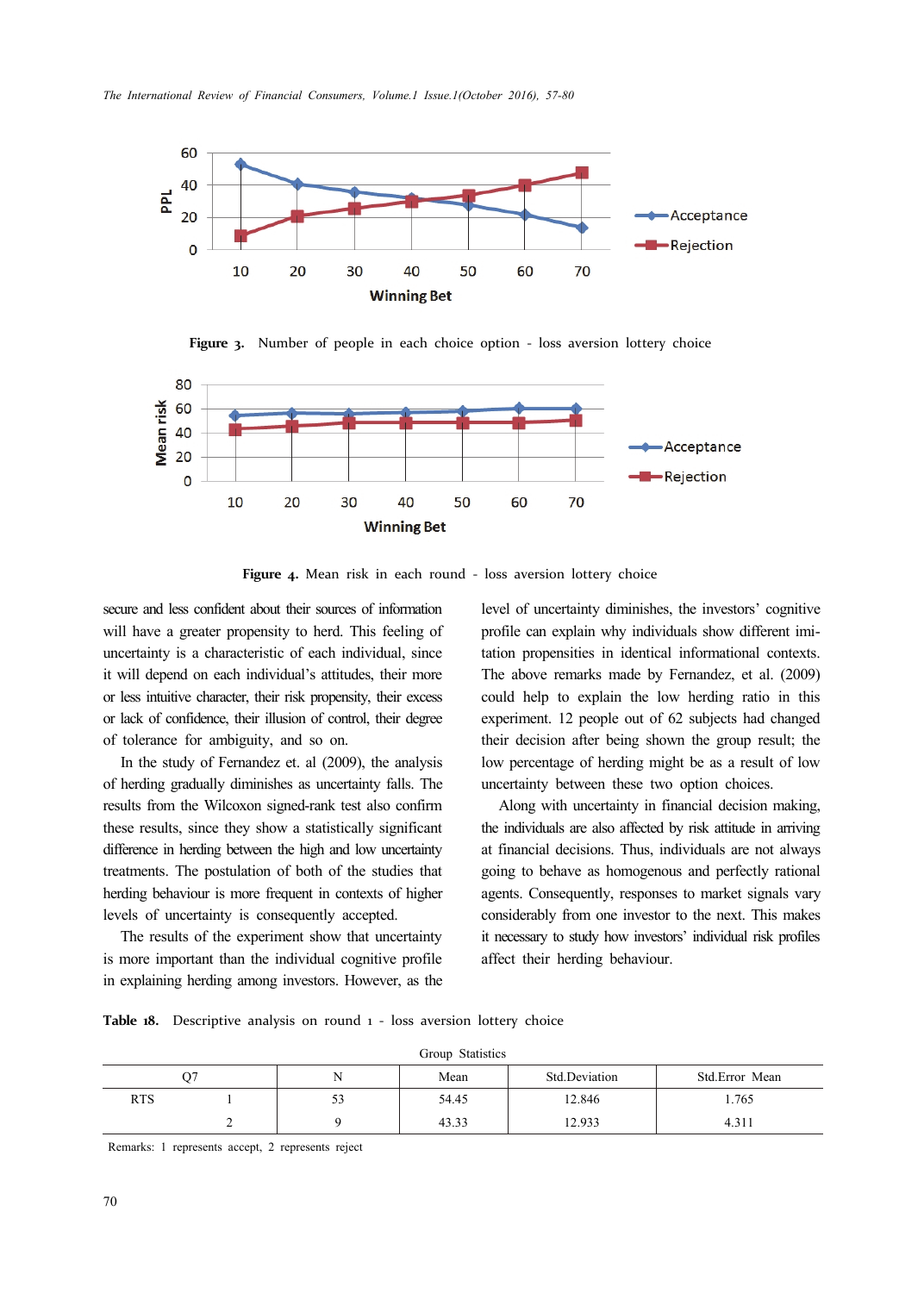|                                |      | Levene's Test<br>for Equality of<br>t-test for Equality of Means<br>Variances |       |        |                      |                   |                        |       |                                              |
|--------------------------------|------|-------------------------------------------------------------------------------|-------|--------|----------------------|-------------------|------------------------|-------|----------------------------------------------|
|                                | F    | Sig.                                                                          | t     | df     | Sig.<br>$(2-tailed)$ | Mean<br>Differenc | Std.Error<br>Differenc |       | 95% Confidence Interval of<br>the Difference |
|                                |      |                                                                               |       |        |                      | e                 | e                      | Lower | Upper                                        |
| RTS Equal variances<br>assumed | .170 | .682                                                                          | 2.399 | 60     | 0.20                 | 11.119            | 4.636                  | 1.847 | 20.392                                       |
| Equal variances<br>not assumed |      |                                                                               | 2.387 | 10.858 | 0.36                 | 11.119            | 4.658                  | .851  | 21.388                                       |

Independent Samples Test

#### Table **19.** Independent ttest on round 1 - loss aversion lottery choice

#### Table 20. Descriptive analysis on round 2 - loss aversion lottery choice

|            | Group Statistics |    |       |               |                |  |  |  |  |  |  |  |
|------------|------------------|----|-------|---------------|----------------|--|--|--|--|--|--|--|
|            | O8               |    | Mean  | Std.Deviation | Std.Error Mean |  |  |  |  |  |  |  |
| <b>RTS</b> |                  | 41 | 56.44 | 12.207        | 1.906          |  |  |  |  |  |  |  |
|            |                  | 21 | 45.81 | 12.925        | 2.821          |  |  |  |  |  |  |  |

Remarks: 1 represents accept, 2 represents reject

#### Table 21. Independent ttest on round 2 – loss aversion lottery choice

|            |                                |           | Levene's Test for<br>Equality of<br>Variances | t-test for Equality of Means |                          |                    |                         |       |                                              |        |
|------------|--------------------------------|-----------|-----------------------------------------------|------------------------------|--------------------------|--------------------|-------------------------|-------|----------------------------------------------|--------|
|            |                                | F<br>Sig. |                                               |                              | Sig.<br>df<br>(2-tailed) | Mean<br>Difference | Std.Error<br>Difference |       | 95% Confidence Interval<br>of the Difference |        |
|            |                                |           |                                               |                              |                          |                    |                         |       | Lower                                        | Upper  |
| <b>RTS</b> | Equal variances<br>assumed     | .215      | .644                                          | 3.181                        | 60                       | .002               | 10.630                  | 3.341 | 3.946                                        | 17.313 |
|            | Equal variances<br>not assumed |           |                                               | 3.122                        | 38.436                   | .003               | 10.630                  | 3.404 | 3.740                                        | 17.519 |

Independent Samples Test

Table 22. Descriptive analysis on round 3 - loss aversion lottery choice

|     | О9 | N  | Mean  | Std.Deviation | Std.Error Mean |
|-----|----|----|-------|---------------|----------------|
| RTS |    | 36 | 55.92 | 13.727        | 2.288          |
|     |    | 26 | 48.58 | . 1.768       | 2.308          |

Remarks: 1 represents accept, 2 represents reject

## E. Loss aversion

In this study, subjects played a range of gambling choice games with hypothetical payoffs, which mirrored the Holt and Laury (2002) design. Each question is presented with gain versus loss scenarios, which involves a choice between one positive payoff and one negative payoff at the equal probability. The series of questions comprise seven pair-wise lottery choice questions, each question involving acceptance or rejection of the gambling choices. The set started with the safest gamble, with a maximum loss of £10; the amount of loss for the following sets increased incrementally by £10 until £70 was reached, at which point the negative expected value of return was certain (order effect was addressed in the experiment).

The researchers found that the number of people to accept the gambling choice decreased as the payout increased while the mean risk increased in the same direction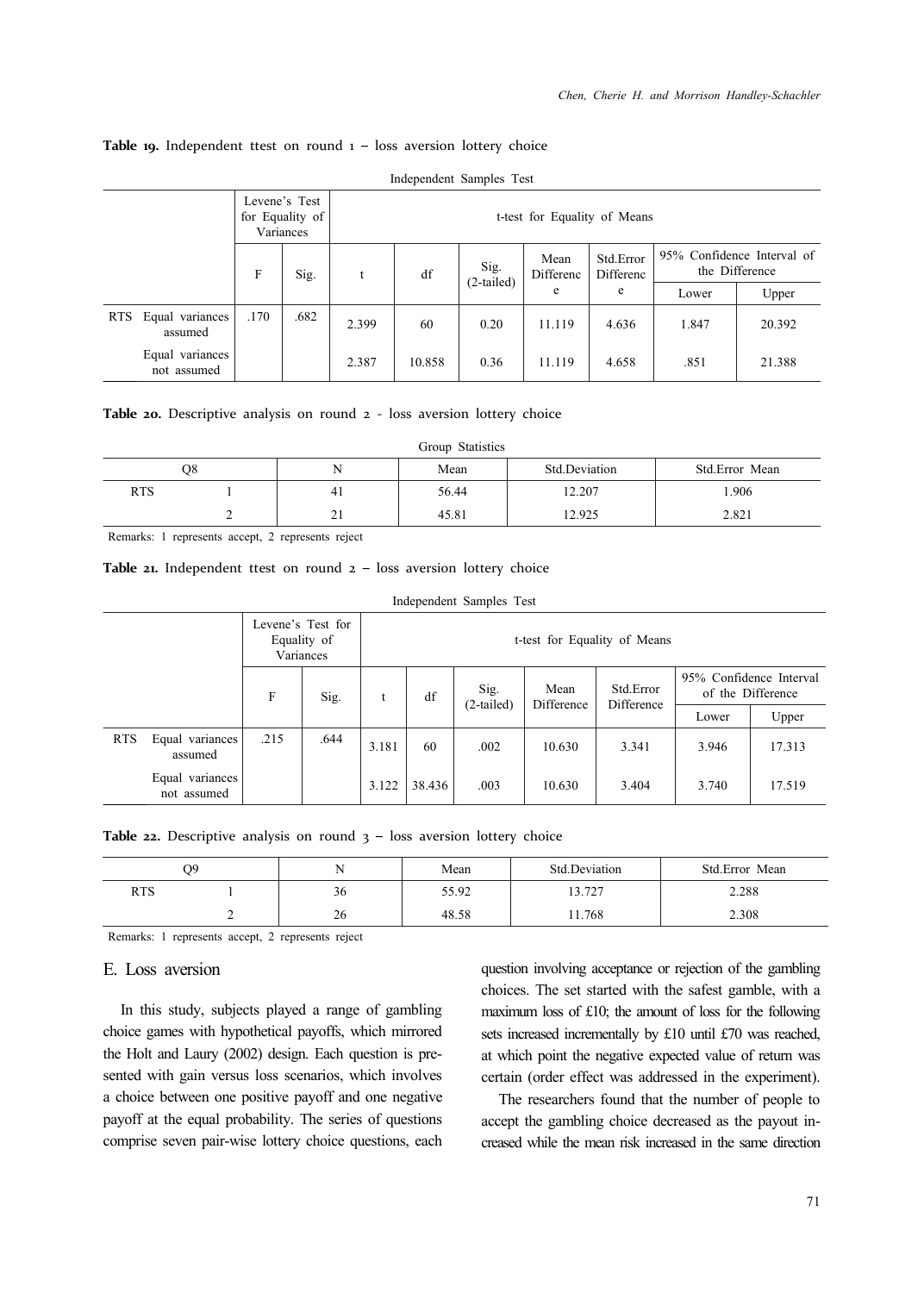|            |                                |      | Levene's Test for<br>Equality of<br>Variances |       | t-test for Equality of Means |              |                    |                         |       |                                              |  |
|------------|--------------------------------|------|-----------------------------------------------|-------|------------------------------|--------------|--------------------|-------------------------|-------|----------------------------------------------|--|
|            |                                | F    | Sig.                                          | df    |                              | Sig.         | Mean<br>Difference | Std.Error<br>Difference |       | 95% Confidence Interval<br>of the Difference |  |
|            |                                |      |                                               |       |                              | $(2-tailed)$ |                    |                         | Lower | Upper                                        |  |
| <b>RTS</b> | Equal variances<br>assumed     | .208 | .650                                          | 2.203 | 60                           | .031         | 7.340              | 3.332                   | .675  | 14.005                                       |  |
|            | Equal variances<br>not assumed |      |                                               | 2.259 | 58.159                       | .028         | 7.340              | 3.250                   | .835  | 13.844                                       |  |

### Table 23. Independent ttest on round 3 - loss aversion lottery choice

Independent Samples Test

|  | Table 24. Descriptive analysis on round 4 - loss aversion lottery choice |  |  |  |  |  |  |  |  |  |
|--|--------------------------------------------------------------------------|--|--|--|--|--|--|--|--|--|
|--|--------------------------------------------------------------------------|--|--|--|--|--|--|--|--|--|

|            | Group Statistics |    |       |               |                |  |  |  |  |  |  |
|------------|------------------|----|-------|---------------|----------------|--|--|--|--|--|--|
|            | O10              |    | Mean  | Std.Deviation | Std.Error Mean |  |  |  |  |  |  |
| <b>RTS</b> |                  | 32 | 56.75 | 12.485        | 2.207          |  |  |  |  |  |  |
|            |                  | 30 | 48.67 | 13.166        | 2.404          |  |  |  |  |  |  |

Remarks: 1 represents accept, 2 represents reject

**Table 25.** Independent ttest on round  $4 -$  loss aversion lottery choice

|            |                                |      |                                               |                                           |    | Independent Samples Test |                                               |       |                                              |       |
|------------|--------------------------------|------|-----------------------------------------------|-------------------------------------------|----|--------------------------|-----------------------------------------------|-------|----------------------------------------------|-------|
|            |                                |      | Levene's Test for<br>Equality of<br>Variances | t-test for Equality of Means              |    |                          |                                               |       |                                              |       |
|            |                                | F    | Sig.                                          | t                                         | df | Sig.<br>$(2-tailed)$     | Std.Error<br>Mean<br>Difference<br>Difference |       | 95% Confidence Interval<br>of the Difference |       |
|            |                                |      |                                               |                                           |    |                          |                                               |       | Lower                                        | Upper |
| <b>RTS</b> | Equal variances<br>assumed     | .425 | .517                                          | 2.481                                     | 60 | .016                     | 8.083                                         | 3.258 | 14.599<br>1.567                              |       |
|            | Equal variances<br>not assumed |      |                                               | 2.477<br>59.168<br>.016<br>8.083<br>3.263 |    |                          |                                               | 1.554 | 14.613                                       |       |

Table 26. Descriptive analysis on round 5 - loss aversion lottery choice

Group Statistics

|            | 011 |    | Mean  | Std.Deviation    | Std.Error Mean |
|------------|-----|----|-------|------------------|----------------|
| <b>RTS</b> |     | 28 | 57.89 | 12.722<br>12.123 | 2.404          |
|            |     | 34 | 48.68 | 12.547           | 2.152<br>2.IJZ |

Remarks: 1 represents accept, 2 represents reject

of the payout pattern. Mean risk across seven questions between acceptance and rejection groups all indicated a significant level. The pattern in both the acceptance and rejection groups throughout all rounds are exhibited in Figure 3. Please also refer to Figure 4 which indicates the trend pattern of mean risk in both the acceptance and rejection groups from question 7 to question 13.

The standard deviations between two measures are displayed round by round and the significant test between two mean risks for the rejection and acceptance groups are shown in Table 18-31. The independent ttest between the two mean risks for the rejection and acceptance groups all showed a significant level of difference throughout all the rounds.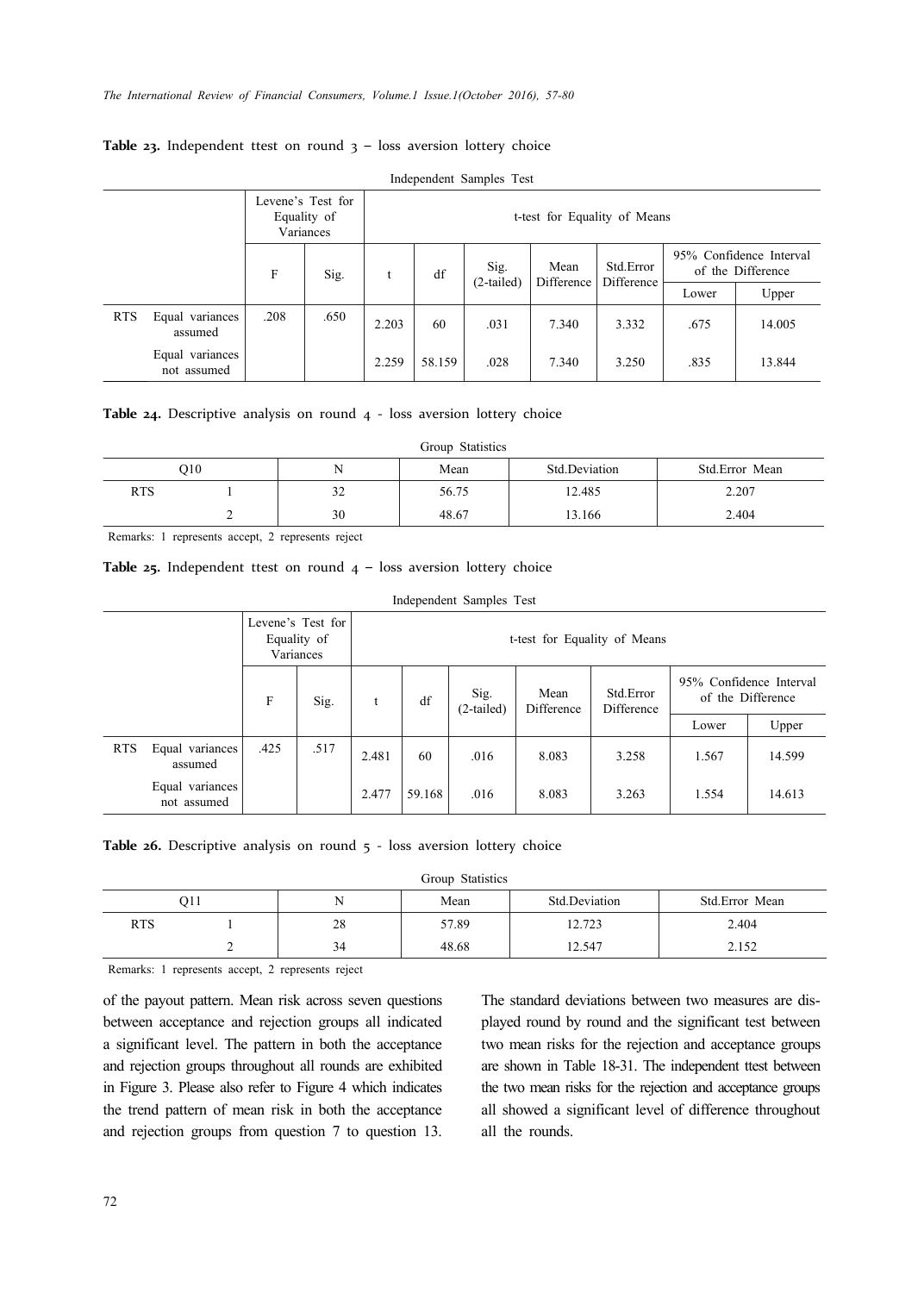#### Table 27. Independent ttest on round 5 - loss aversion lottery choice

|            |                                | Levene's Test<br>for Equality of<br>Variances |      | t-test for Equality of Means |        |                      |                    |                         |                         |                   |  |
|------------|--------------------------------|-----------------------------------------------|------|------------------------------|--------|----------------------|--------------------|-------------------------|-------------------------|-------------------|--|
|            |                                | F                                             | Sig. | t                            | df     | Sig.<br>$(2-tailed)$ | Mean<br>Difference | Std.Error<br>Difference | 95% Confidence Interval | of the Difference |  |
|            |                                |                                               |      |                              |        |                      |                    |                         | Lower                   | Upper             |  |
| <b>RTS</b> | Equal variances<br>assumed     | .044                                          | .835 | 2.860                        | 60     | .006                 | 9.216              | 3.222                   | 2.771                   | 15.662            |  |
|            | Equal variances<br>not assumed |                                               |      | 2.856                        | 57.429 | .006                 | 9.216              | 3.227                   | 2.756                   | 15.677            |  |

Independent Samples Test

#### Table 28. Descriptive analysis on round 6 - loss aversion lottery choice

|            | Group Statistics |    |       |               |                |  |  |  |  |  |  |
|------------|------------------|----|-------|---------------|----------------|--|--|--|--|--|--|
|            | O <sub>12</sub>  |    | Mean  | Std.Deviation | Std.Error Mean |  |  |  |  |  |  |
| <b>RTS</b> |                  | 22 | 60.59 | 12.304        | 2.623          |  |  |  |  |  |  |
|            |                  | 40 | 48.58 | 12.028        | 1.902          |  |  |  |  |  |  |

Remarks: 1 represents accept, 2 represents reject

#### **Table 29.** Independent ttest on round 6 – loss aversion lottery choice

|            |                                |      |                                               |       | Independent Samples Test     |              |                   |                        |                                              |        |  |
|------------|--------------------------------|------|-----------------------------------------------|-------|------------------------------|--------------|-------------------|------------------------|----------------------------------------------|--------|--|
|            |                                |      | Levene's Test for<br>Equality of<br>Variances |       | t-test for Equality of Means |              |                   |                        |                                              |        |  |
|            |                                | F    | Sig.                                          | t     | Sig.<br>df                   |              | Mean<br>Differenc | Std.Error<br>Differenc | 95% Confidence Interval<br>of the Difference |        |  |
|            |                                |      |                                               |       |                              | $(2-tailed)$ | e                 | e                      | Lower                                        | Upper  |  |
| <b>RTS</b> | Equal variances<br>assumed     | .064 | .802                                          | 3.734 | 60                           | .000         | 12.016            | 3.218                  | 5.578                                        | 18.454 |  |
|            | Equal variances<br>not assumed |      |                                               | 3.709 | 42.545                       | .001         | 12.016            | 3.240                  | 5.480                                        | 18.552 |  |

Table 30. Descriptive analysis on round 7 - loss aversion lottery choice

Group Statistics

|            | O13 | N  | Mean  | Std.Deviation | Std.Error Mean |
|------------|-----|----|-------|---------------|----------------|
| <b>RTS</b> |     | 14 | 60.21 | 14.143        | 3.780          |
|            | ∼   | 48 | 50.69 | 12.451        | 1.797          |

Remarks: 1 represents accept, 2 represents reject

The results confirm that mean risk in the acceptance group is statistically significant higher than those in the rejection group in each round of lottery choice question. Furthermore, the researcher regroups the subjects based on the number of acceptances in the series of seven questions. In Table 32, the researchers report a summary of descriptive statistics classified by number of acceptances in the series of seven games. The researchers examined the number of acceptance option choice selected by each subject in the sequential seven questions and calculated the risk mean for each group. There are in total eight groups with a number of acceptance choices ranging from 0 to 7. The risk mean forms an irregular pattern as shown in the table. However, following further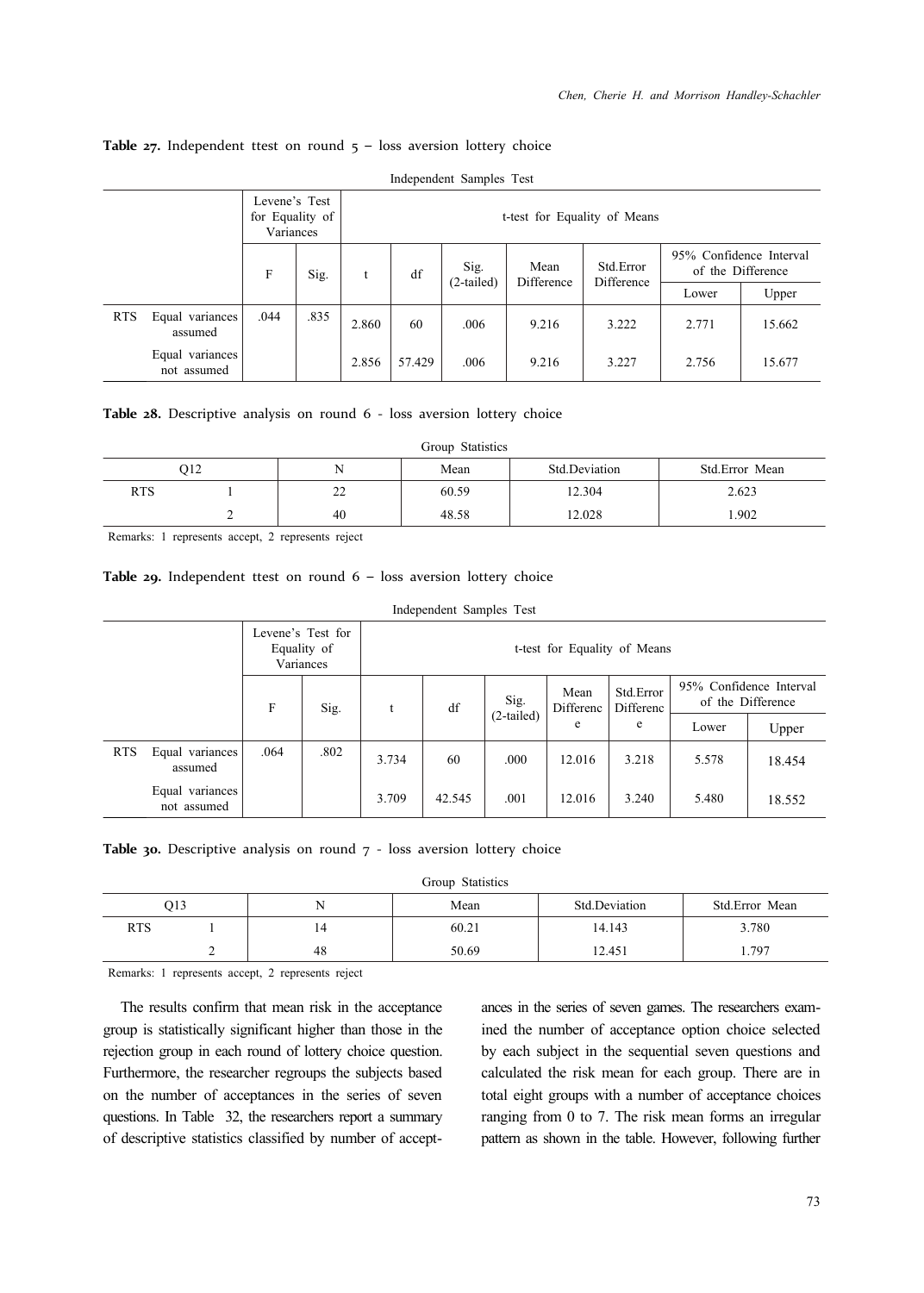|            |                                | Levene's Test for<br>Equality of<br>Variances |      |       | t-test for Equality of Means |                    |                    |                         |       |                                                 |  |
|------------|--------------------------------|-----------------------------------------------|------|-------|------------------------------|--------------------|--------------------|-------------------------|-------|-------------------------------------------------|--|
|            |                                | F                                             | Sig. | t     | df                           | Sig.<br>(2-tailed) | Mean<br>Difference | Std.Error<br>Difference |       | 95% Confidence<br>Interval of the<br>Difference |  |
|            |                                |                                               |      |       |                              |                    |                    |                         | Lower | Upper                                           |  |
| <b>RTS</b> | Equal variances<br>assumed     | .190                                          | .665 | 2.443 | 60                           | .018               | 9.527              | 3.899                   | 1.727 | 17.326                                          |  |
|            | Equal variances<br>not assumed |                                               |      | 2.276 | 19.269                       | .034               | 9.527              | 4.185                   | .775  | 18.279                                          |  |

Independent Samples Test

**Table 31.** Independent ttest on round  $7 -$  loss aversion lottery choice

| Descriptives |    |       |               |           |                                  |             |         |         |  |  |
|--------------|----|-------|---------------|-----------|----------------------------------|-------------|---------|---------|--|--|
| <b>RTS</b>   | N  | Mean  | Std.Deviation | Std.Error | 95% Confidence Interval for Mean |             | Minimum | Maximum |  |  |
|              |    |       |               |           | Lower Bound                      | Upper Bound |         |         |  |  |
| .00          | 7  | 42.00 | 14.606        | 5.521     | 28.49                            | 55.51       | 23      | 58      |  |  |
| 1.00         | 8  | 50.63 | 10.364        | 3.664     | 41.96                            | 59.29       | 41      | 70      |  |  |
| 2.00         | 10 | 47.00 | 14.757        | 4.667     | 36.44                            | 57.56       | 24      | 69      |  |  |
| 3.00         | 6  | 56.67 | 7.501         | 3.062     | 48.79                            | 64.54       | 49      | 69      |  |  |
| 4.00         | 5  | 48.00 | 6.083         | 2.720     | 40.45                            | 55.55       | 40      | 55      |  |  |
| 5.00         | 5  | 53.20 | 10.330        | 4.620     | 40.37                            | 66.03       | 42      | 65      |  |  |
| 6.00         | 12 | 54.67 | 11.835        | 3.416     | 47.15                            | 62.19       | 37      | 78      |  |  |
| 7.00         | 9  | 67.22 | 12.101        | 4.034     | 57.92                            | 76.52       | 53      | 87      |  |  |
| Total        | 62 | 52.84 | 13.349        | 1.695     | 49.45                            | 56.23       | 23      | 87      |  |  |

Descriptives

**Table 33.** ANOVA analysis on significant level

| AINU V A       |                |    |             |       |      |  |  |  |
|----------------|----------------|----|-------------|-------|------|--|--|--|
| <b>RTS</b>     | Sum of Squares | df | Mean Square |       | Sig. |  |  |  |
| Between Groups | 3319.157       |    | 472.880     | 3.378 | .005 |  |  |  |
| Within Groups  | 7560.231       | 54 | 140.004     |       |      |  |  |  |
| Total          | 10870.387      | 61 |             |       |      |  |  |  |

ANOVA

analysis from ANOVA, the P value is found to be 0.005 in between and within subjects as shown in Table 33.

The result of this study answers all three research questions and suggests that the risk tolerance score extrapolates the level of loss aversion for individuals; namely there is an inverse relationship between risk score and loss aversion.

Furthermore, with the aim of looking further at the relationships among the variables of the behavioural biases, the researchers first carried out an analysis of variance using Pearson's Chi square test. The researchers examined whether cognitive variables are mutually exclusive, and for this reason the latter analysis allows us to consider the interrelations between the cognitive variables chosen in the present study. The Pearson's Chi square test confirms there is no significant dependence between herding, loss aversion, endowment and framing. The results show no interactive relations between the variables measuring behavioural bias and risk tolerance score in the different treatments.

To sum up, the correlation between the four biases and risk tolerance scores has been established and docu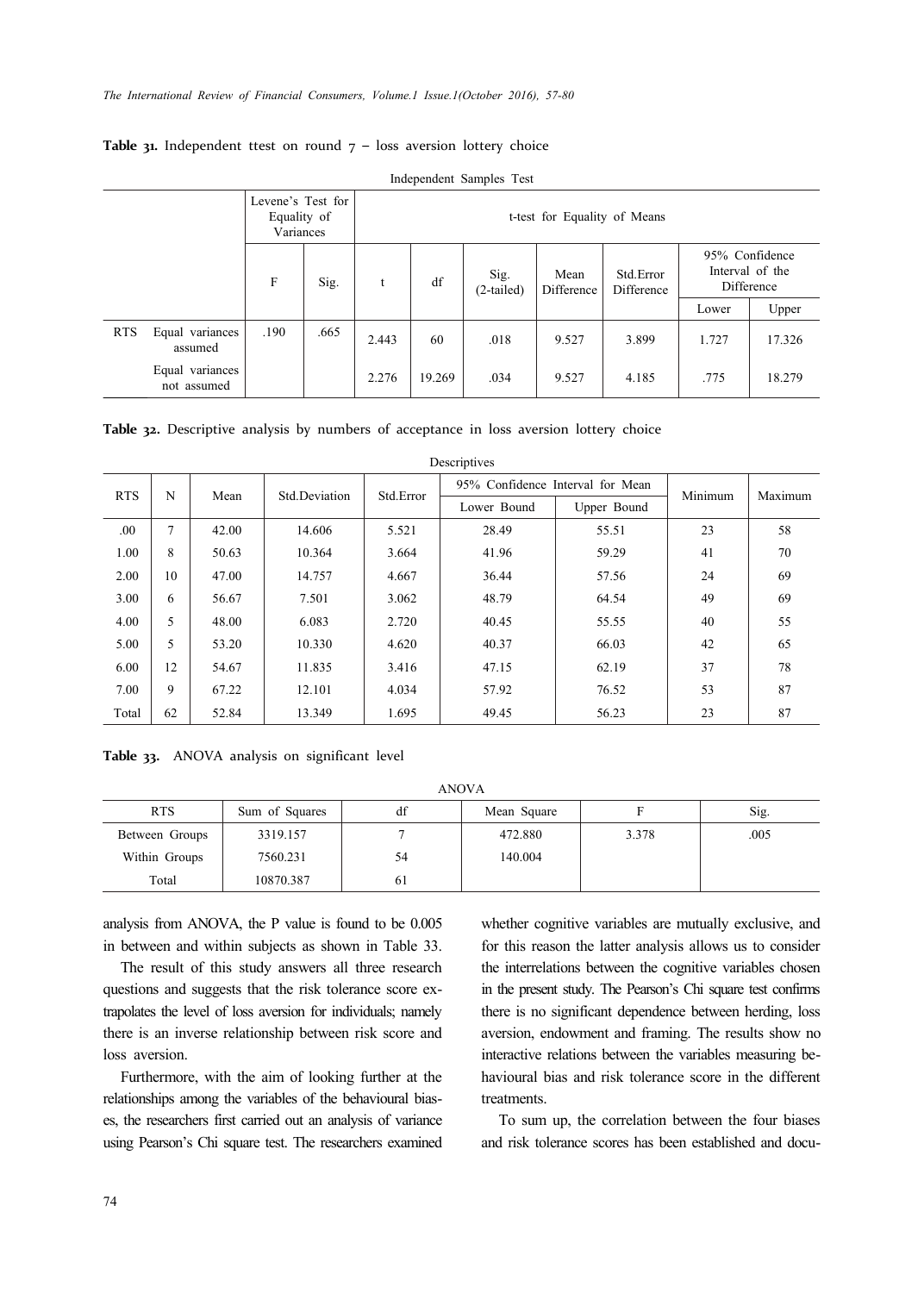mented through the results of the experiment, which is discussed in the later chapters. The findings are hereby summarised as follows:

- ▶ Risk tolerance score is **positively** correlated with endowment bias
- ▶ Risk tolerance score is **inversely** correlated with framing bias
- ▶ Risk tolerance score is **inversely** correlated with loss aversion
- ▶ Risk tolerance score is **inversely** correlated with herding

## Ⅴ. Implications, limitation and future research

The findings of this study offer general implications for the following areas:

### A. Implications for financial advising

As pointed out by Kahneman and Riepe (1998), financial advising is a prescriptive activity whose main objective should be to guide investors to make decisions that best serve their interests. To advise effectively, advisors must be guided by an accurate picture of the cognitive and emotional weaknesses of investors that relate to making investment decisions: their occasionally faulty assessment of their own interests and true wishes, the relevant facts that they tend to ignore and the limits of their ability to accept advice and to live with the decisions they make. Providing timely warnings about the pitfalls of intuition should be one of the responsibilities of financial advisors. Risk tolerance scoring provides a gauge on how an individual perceives risk; this investigation of the linkage between risk tolerance score and investment biases would further provide an understanding on how the level of risk tolerance correlates to the various biases in test. Financial services professionals would do well to recognise such differences when dealing with clients, due to the implications for the marketing of financial products and for financial service providers. Those providing advice to individual investors need to understand client attitudes to investment in general and risk in particular. Failure to grasp such differences may make it extremely difficult to provide appropriate advice and to gratify clients over the long term.

### B. Implications for studying investment biases

Firstly, this finding further extends the range of situations in which the four biases can be found. The present experiment demonstrated bias effects in a behavioural task which were tested in a laboratory environment across different group sessions. Secondly, the lack of correlation between complicated managerial decision question set and risk tolerance score highlights the power of wording in altering subjects' behaviour when facing a complicated scenario. Although the straightforward question suggested the correlation with risk tolerance score, increasing the level of sophistication in the question set completely eliminated this association. This implies that studies which attempt to validate biases test using more than one question set need to pay careful attention to the wording of each of the measures in terms of a consistent level of sophistication. Thirdly, results from this study highlight the need for greater interdisciplinary contact between researchers interested in risk attitude and those studying behavioural decision making. This study suggested that the risk tolerance score inherent in individuals determines the level of framing, loss aversion, endowment and herding biases.

### C. Implications for investors

There is a palpable link between financial investment decision and investors' behaviour. Research into investors' behaviour may prove useful in increasing our understanding of the extremely complex financial marketplace. In many cases, investors are unaware of their predisposition for error. And more often than not, an irrational investor is a dissatisfied investor, because biases usually undermine financial goals (Barberis, et al., 1998). As Kahneman and Riepe (1998, p. 53) note, "Investors who are prone to these biases will take risks that they do not acknowledge, experience outcomes that they did not anticipate, will be prone to unjustified trading, and may end up blaming themselves or others when outcomes are bad".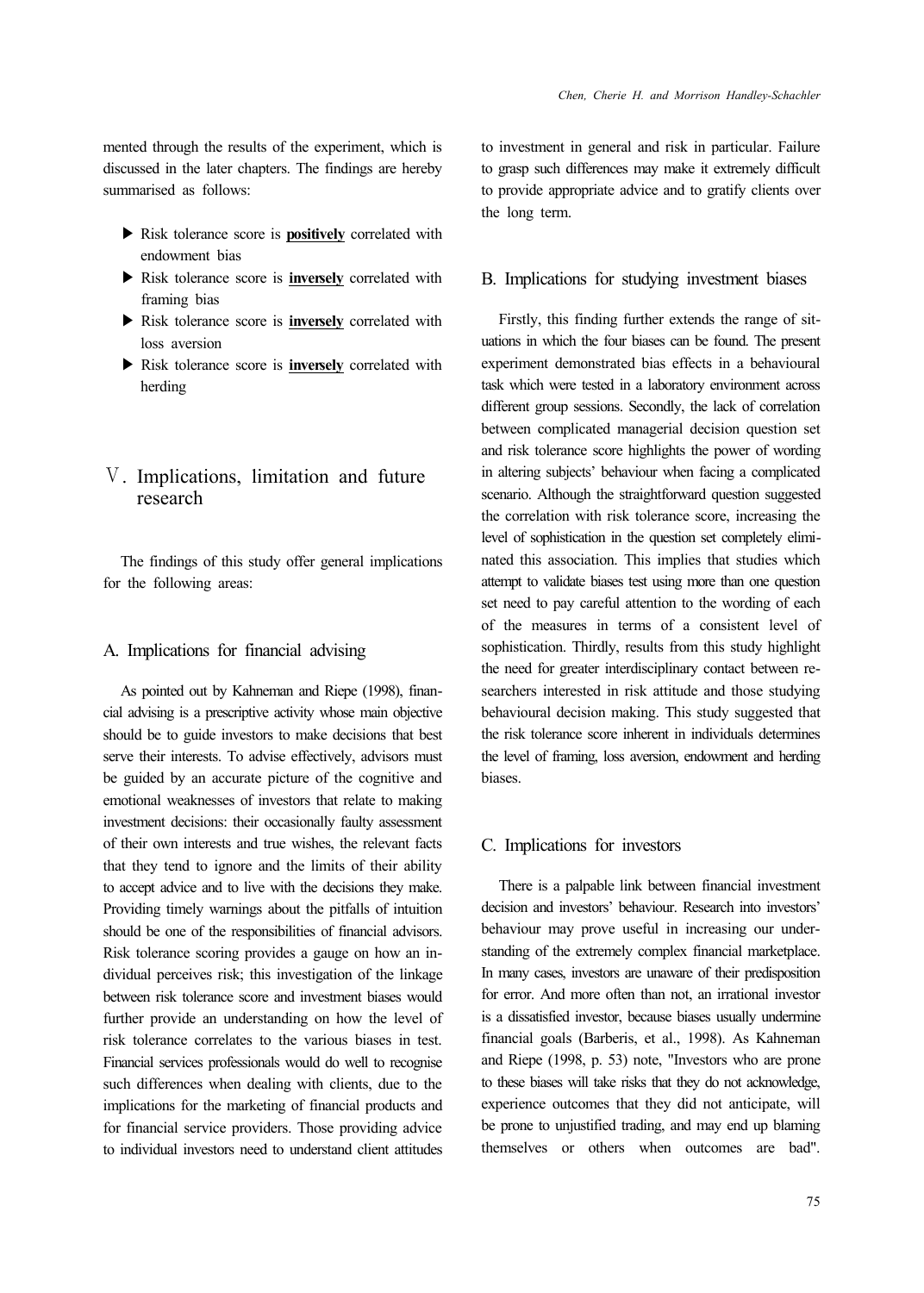Understanding the psychological basis for investor errors and taking appropriate actions to correct such errors may reduce their effects on investment decisions and potentially lead to improved investment results. This does not necessarily mean, however, that taking such actions will lead to excess returns (Baker and Nofsinger, 2002).

### D. Implications for methodological approach

Different from prior studies, the research aims to study linkage between risk tolerance score and the four investment biases which has been identified in behavioural literature. The method adopted in this study assesses choices in an experimental setting, which the researchers consider either hypothetical scenarios or where decisions have financial consequences (e.g., Holt and Laury 2002). In the experimental setting, the researchers observed actual decision making, assessing choices in an experimental setting and creating scores from survey questionnaires. This study of the correlation between psychological traits and cognitive biases is related to the insightful analyses of Camerer (1987), and Barber and Odean (2002 a and b). Probably the most significant methodological difference between their works and this is that the researchers endeavour to directly measure psychological traits and cognitive biases. It is hoped that this direct confrontation of psychological data and economic actions can provide information useful to ascertain the impact of psychological aspects on economic phenomena.

### E. Implications for RTQ

This study supports the reliability of a risk tolerance questionnaire (RTQ) using hypothetical questions. This may encourage a wider adoption of RTQ in future studies and more biases could be tested in a similar fashion.

## F. Limitations

As discussed by Eisenberg (1996), rationalising behaviour through experimentation does not account for the process of thought, making outcomes of that process fallible. Human behaviour is dependent on individual responses which can be difficult to measure. As a result, a common concern arises as to the validity of experimental research.

However, experimentation can be combined with other research methods to ensure validity. Other qualitative methods such as case study, ethnography, observational research and interviews can function as preconditions for experimentation or conducted simultaneously to add validity to a study.

Also, as the findings presented here represent a convenient sample of respondents from the student population who volunteered to take part in the experiment, there may be certain groups of individuals who are excluded from the sample; for example, the demographic profile of the subjects tends to be younger and more technologically proficient than might be expected in the general population. Human behaviour often involves a trade off of several complex and interrelated concepts. Therefore it may be difficult to accurately test the cognitive biases with only a few questions. In this sense, the conclusion made from this study is more appropriate to be perceived as suggestion rather than affirmation.

## G. Future Research

There are a number of promising extensions that can be made from the findings of this study. The study has focused on the individual level of analysis and has derived the propositions from individual-level theories and empirical research. However, many of the arguments developed here may be equally applicable to organisational level as to decision making entities. Much of the work to date on individual risk behaviour has focused on how individuals respond to uncertain conditions (e.g., Fischhoff et al., 1981 and Kahneman and Tversky, 1984). However, this substantial body of work has focused attention on the role of individual perceptions and preferences, with only limited consideration of the potentially important impact of organisational context (e.g., Douglas and Wildavsky, 1982) and personal and organisational risk history (Osborn and Jackson, 1988). The analysis proposed here could easily be applied to understanding the degree of biases to which organisational decision makers are posed depending upon their risk attitude.

This study serves as an initial study which involved controlled laboratory experiments; however, since the pattern of relationship has been established, future study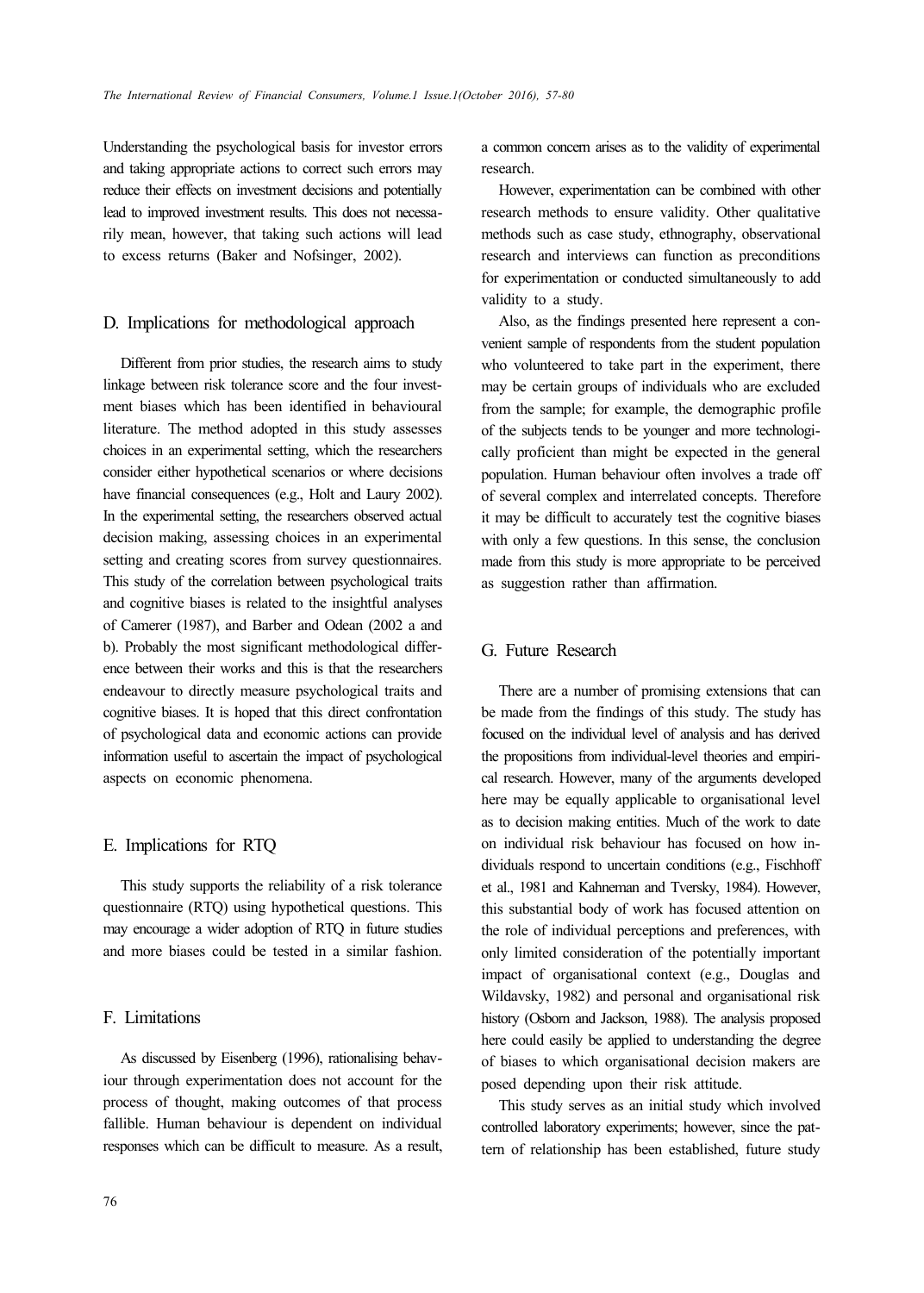can extend to field tests. The result of this study confirms that herding, loss aversion, framing and endowment exist. There are many more investment biases that have been identified by prior studies but are yet to be examined in the same fashion. This would provide a starting point for future research to measure the individual's cognitive profile and its relationship with their respective risk tolerance score. Meanwhile, the study is conducted within campus using Business School students due to resources constraints, in order to reach a wider range of subjects with more heterogeneity; a web-based approach could be replicated to repeat the study. For future study, it would also be interesting to test the hypothesis on real investors; the individual investors' data exist in the files of private firms. It is hoped that some firms will see the benefit of sharing such data with researchers. For sharing to become a reality, confidentiality will have to be adequately protected - confidentiality of the source of the data and of the identities of the individual investors.

Besides contributing to the understanding of financial decision making, this research verifies the indications of people's information-processing limitations. The next phase of research could emphasise the development of techniques to help decision makers overcome their cognitive biases. Will informing an individual about his/her biases make him/her less susceptible to them or will it lead him/her to overcompensate, perhaps with even greater error? The past decades of research has uncovered some fascinating questions and stirred the discussion on the impact of cognitive biases to decision making process; future studies could attempt to answer how to tackle the biases and quantify the impact level.

## References

- Arlow, P. & T. A. Ulrich (1980) "Business ethics, social responsibility and business students: An empirical comparison of Clark's study," Akron Business and Economic Review Fall: 17-22
- Bajeux-Besnainou, I., & Ogunc, K. (2003). Categorical thinking in stock management: A puzzle? The Journal of Behavioral Finance, 4 (3), 118-120.
- Baker, H. K. and J. R. Nofsinger (2002). " Psychological Biases of Investors " Finanical Services Review 11: 97-116.
- Barberis, N., Shleifer, A. and Vishny, R. 1998, 'A model of investor sentiment', Journal of Financial Economics, Vol. 49, , pp. 307–43.
- Barberis, N., M. Huang, and T. Santos. 1999. "Prospect Theory and Asset Prices."
- imeo.University of Chicago.
- Blume, M.E., & Friend, I. (1978). The changing role of the individual investor. New York: John Wiley & Sons.
- Barber, B., and T. Odean (2002a), "Online investors: do the slow die first?", Review of Financial Studies 15:455−487.
- Barber, B., and T. Odean (2002b), "All that glitters: the effect of attention and news on the buying behaviour of individual and institutional investors", Working Paper (University of California, Berkeley, CA).
- Barnewall, M. M. , 1987, Psychological characteristics of the individual investor, in W. Droms. Ed., Asset allocations for the individual investor, Charlottesville, VA: The institute of Chartered Financial Analysts.
- Bottom, W. P., Holloway, J., McClurg, S., & Miller, G.J.(2000). Negotiating a coalition: Risk, quota shaving, and learning to bargain. Journal of Conflict Resolution, 44, 147-169
- Brookshire, David S., and Don L. Coursey, (1987) "Measuring the Value of a Public Good: An Empirical of Elicitation Procedures," American Economic Review, LXXVII , 554-66.
- Brown, T. C. and R. Gregory (1999). "Why the WTA-WTP disparity matters." Ecological Economics 28(3): 323-335.
- Brown, C. T. (2005). Loss aversion without the endowment effect, and other explanations for the WTA–WTP disparity . Journal of Economic Behavior & Organization Vol. 57 (2005) 367–379
- Bruhin, A., H. Fehr-Duda, and T. Epper (2007), Risk and Probability: Uncovering
- Heterogeneity in Probability Distortion," SOI Working Paper No. 0705.
- Callan, V.J. and Johnson, M. (2003) "Some Guidelines for Financial Planners in Measuring and Advising Clients About Their Levels of Risk Tolerance" Journal of Personal Finance, 1, 31-44.
- Camerer, Colin F. (1995). Individual decision making. In John H. Kagel & Alvin E. Roth (Eds.), Handbook of experimental economics. Princeton: Princeton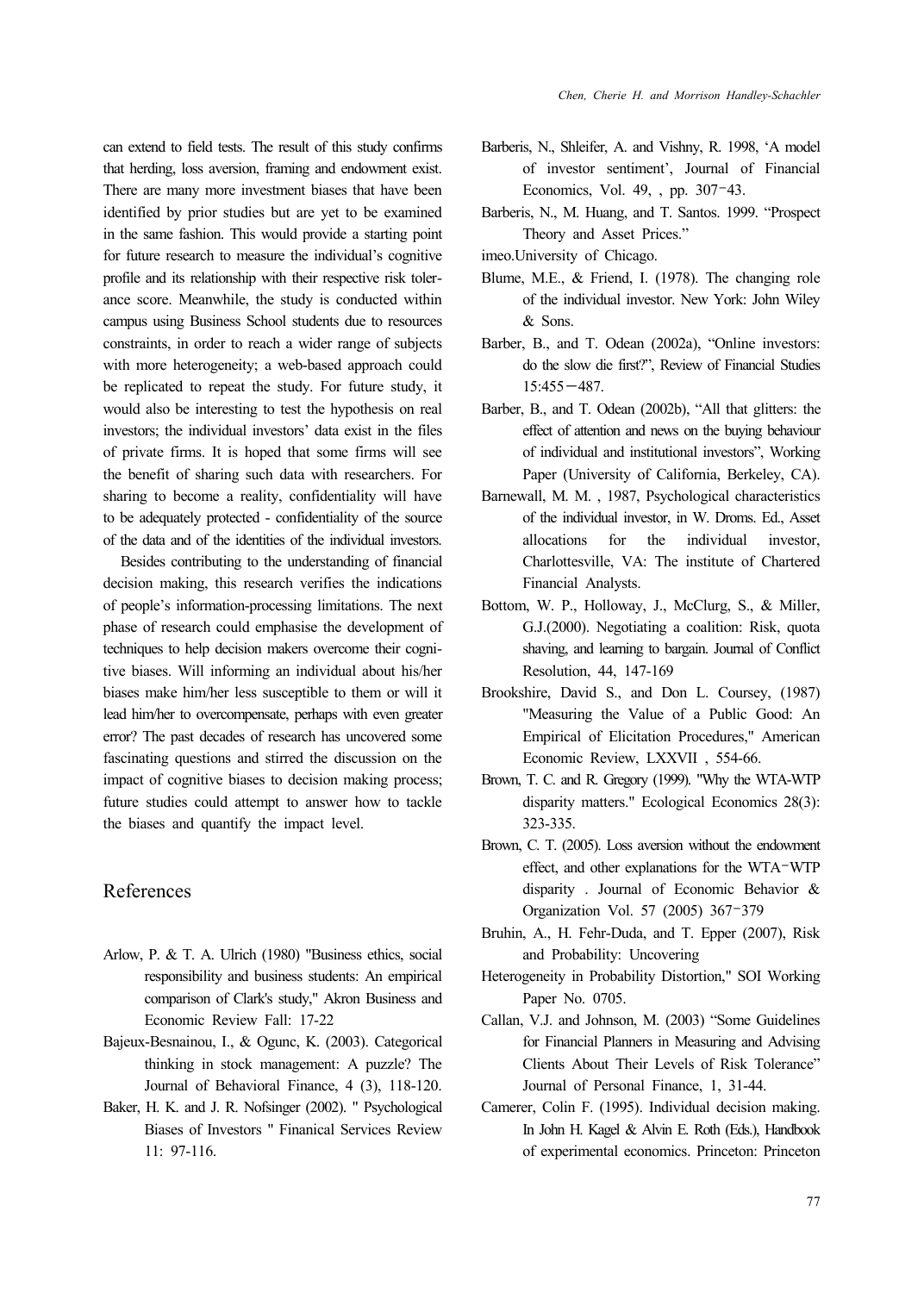University Press.

- Camerer, C. F. (1997). Progress in behavioral game theory. Journal of Economic Perspectives, 11, 167–188.
- Carducci, B. & Wong, A. (1998) Type A and Risk Taking in Everyday Money Matters. Journal of business and psychology 12(3), 355-359.
- Cicchetti, C. J., & Dubin, J. A. (1994). A microeconometric analysis of risk aversion and the decision to self-insure. Journal of Political Economy, 102, 169-186.
- Conlisk, J. (1996). Why bounded rationality? Journal of Economic Literature, 34, 669–700.
- DeBondt, W. F. M. and R. H. Thaler (1985). "Does the stock market overreact?" Journal of Finance 40: pp. 793–808.
- DeBondt, W. F.M. and R. H. Thaler, 1987, Further evidence on investor overreaction and stock market seasonality, Journal of Finance 42, 557—581.
- de Haan, and Kakes, 2011, "Momentum or contrarian investment strategies: Evidence from Dutch institutional investors," Journal of Banking and Finance 35(9), pp.2,245-2,251
- Dohmen, T., Falk, A., Huffman, D., & Sunde, U. (2009). Individual Risk Attitudes: Measurement, Deteminants and Behavioural Consequences. Journal of The European Economic Association , pp. 1-46.
- Dreze, J. H. (1981). Inferring risk tolerance from deductibles in insurance contracts. The Geneva Papers on Risk and Insurance, 20, 48-52.
- Dubinsky, A. J. & T. N. Ingram (1984) "Correlates of salespeople's ethical conflict: An exploratory investigation. Journal of Business Ethics 3: 343-353
- Eisenberg, A. R. (1996). The conflict talk of mothers and children: Patterns related to
- culture, SES, and gender of child. Merrill-Palmer Quarterly, 42, 438-458.
- Fama, E., French, K., 1992. The cross-section of expected stock returns. Journal of Finance 47, 427–465.
- Fernandez, B., Garcia-Merino, T., Mayoral, R., Santos, V., & Vallelado, E. (2009). The role of the interaction between information and behavioural bias in explaining herding. Behavioural finance working group. London.
- Finke, M. S. & Huston, S. J. (2003). The brighter side of financial risk: Financial risk tolerance and wealth. Journal of Family & Economic Issues, 24,

233-256.

- Fishburn, P. C. (1983). "Research in decision theory: A personal perspective." Mathematical Social Sciences 5(2): 129-148.
- Frankfurter, George M. & McGoun, Elton G. & Allen, Douglas E., 2004. "The prescriptive turn in behavioral finance," The Journal of Socio-Economics, Elsevier, vol. 33(4), pages 449-468, September.
- Freeman, S. M. J. & J. W. Giebink (1979) "Moral judgment as a function of age,sex, and stimulus," The Journal of Psychology 102: 43-47.
- Fritzsche, D. J. «& H. Becker (1983) "Ethical behavior of marketing managers,"Journal of Business Ethics 2: 291-299.
- FSA, Assessing suitability: Establishing the risk a customer is willing and able to take and making a suitable investment selection, 2011,
- Gilovich, D. Griffin & D. Kahneman (2002), Heuristics and Biases, New York: Cambridge University Press, (pp. 49–81).
- Grable, J. & Lytton, R. (1998) Investor risk tolerance: testing the efficacy of demographics as differentiating and classifying factors. Financial counselling and planning, 9, 61-73.
- Grable, J. & Joo, S. (1999). Factors related to risk tolerance: a further examination., Consumer interests annual, 45, 53-58.
- Grable, J. E., & Lytton, R. H. (2003). The development of a risk assessment instrument: A follow-up study. Financial Services Review, 8, 163-181.
- Haliassos, M., and Bertaut, C.C. (1995) "Why do so few hold stocks?" conomic Journal, 105, 1110-1129.
- Hallahan, Terrence A., Faff Robert W., and McKenzie Michael D., (2004) An empirical investigation of personal financial risk tolerance Financial Services Review 13 57–78
- Hanna, S. D., & Chen, P. (1997). Subjective and objective risk tolerance: Implications for optimal portfolios.Financial Counseling and Planning, 8(2), 17-26.
- Harlow, W.V., & Brown, K.E. (1990). Understanding and assessing financial risk tolerance: A biological perspective. Financial Analysts Journal, Nov-Dec, 50-80.
- Harris, J. L . (2004). Using value at risk to assess investment risk tolerance. Journal of Personal Finance, 3(3),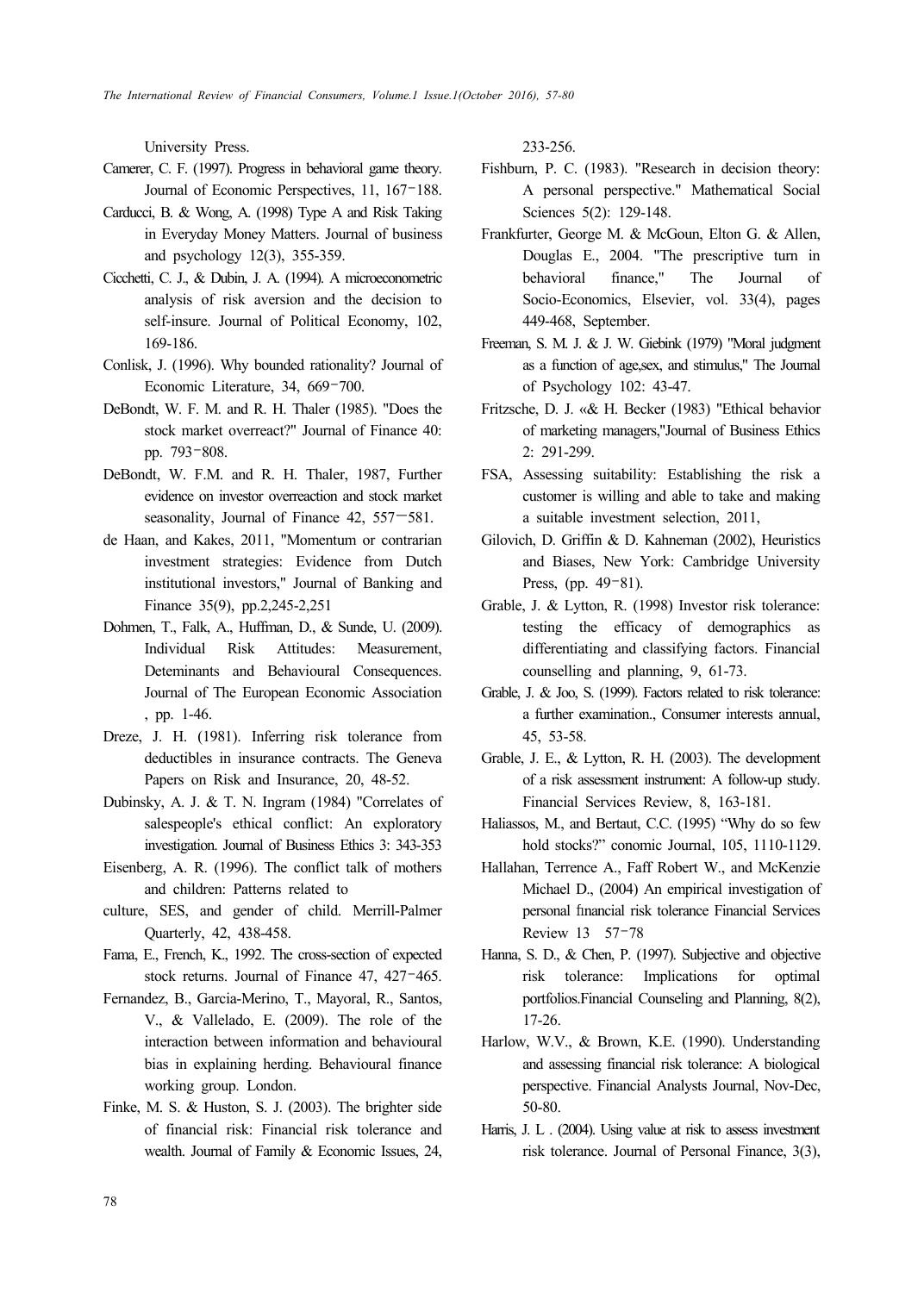113-128.

- Harrison, G., 2005, Field experiments and control, Research in Experimental Economics 10, 17–50.
- Holt, Charles A., and Susan K. Laury 2002. "Risk Aversion and Incentive
- Effects. American Economic Review, 92(5): 1644–1655.
- Holtgrave, D., & Weber, E., (1993). Dimensions of risk perception for financial and
- health risks. Risk Analysis, 13 (5), 553-559.
- Irwin, C. (1993). Adolescence and Risk Taking: How aaar they related. Newbury Park, CA: N.J. Bell, & R.W. Bell.
- Jolls, C., Sunstein, C. R., & Thaler, R. (1998). A behavioral approach to law and economics. Stanford Law Review, 50, 1471–1550
- Kahneman, D. and Amos Tversky (1979). "Prospect theory: An analysis of decision under risk." Econometrica 47(2): 263-292.
- Kahneman, D., Slovic, P., & Tversky, A. (Eds.). (1982). Judgment under uncertainty: Heuristics and biases. Cambridge, UK: Cambridge University Press.
- Kahneman, D., and A. Tversky. "Choices, Values, and Frames." American Psychologist, 39, (1983), pp. 341–350.
- Kahneman, Daniel & Knetsch, Jack L & Thaler, Richard H, 1990. "Experimental Tests of the Endowment Effect and the Coase Theorem," Journal of Political Economy, University of Chicago Press, vol. 98(6), pages 1325-48, December.
- Kahneman, D., and A. Tversky, 1991, Loss Aversion in Riskless Choice: A Reference Dependent Model, Quarterly Journal of Economics 106, 1039-1061.
- Kahneman, D., J. L. Knetsch, et al. (1991). "Anomalies: The Endowment Effect, Loss Aversion, and Status Quo Bias." The Journal of Economic Perspectives 5(1): 193-206.
- Kahneman, D. and M.W. Riepe (1998). "Aspects of Investor Psychology", Journal of
- Portfolio Management 24, 52-65.
- Knez, Peter, Vernon Smith, and Arlington W. Williams, "Individual Rationality, Market Rationality, and Value Estimation," American Economic Rpvzew, May 1985, 75, 397-402.
- Lease, R. C., Lewellen, W. G. & Schlarbaum, G. G. (1974) The Individual Investor:
- Attributes and Attitudes. The Journal of Finance, 29,

413-433.

- Lease, Ronald C., Lewellen, Wilbur and Schlarbaum, Gary G., 1977, Pattern of investment strategy and behavior among individual investors, The Journal of Business, 296-332
- Levin, I., Johnson, R., Deldin,P., Carstens, L. & Davis, C. (1986). Framing effects in decisions with completely and incompletely described alternatives. Organisational behavior and human decision processes, 38, 48-64.
- Moreschi, R.W. (2004). Incorporating investor risk tolerance into the financial planning process. Journal of PersonalFinance, 3(3), 89-98.
- Myers, D. (1989). Psychology, 2nd Edition. New York, NY: Worth Publishers, Inc.
- Parker, W.D., and R.R. Prechter (2005). "Herding: An Interdisciplinary Integrative
- Review from a Socioeconomic Perspective", International Conference on Cognitive
- Economics. Sofia, Bulgaria. August 5-8, 2005.
- Powell, M. and Ansic, D. (1997) "Gender differences in risk behaviour in financial decision-making: an experimental analysis" Journal of Economic Psychology, 18, 605-628.
- Quattlebaum, O. (1988). Loss aversion: the key to determining individual risk. The journal of financial planning 1 (1), 66-68.
- Raiffa, H (1968), Decision Analysis Introductory lectures on choice under
- uncertainty, Longman Higher Education
- Ricciardi, V., & Simon, H, K. (October, 2000). The Case For Behavioral Finance: A New Frontier. The Northeast Business & Economics Association. 27th Annual Conference, Islandia, New York.
- Ricciardi, V., & Simon, H. K. (2000). What is behavioral finance? The Business, Education and Technology Journal, 2, (1), 26-34
- Ricciardi, V. (2004). A behavioral finance study: An investigation of the perceived risk for common stocks by investment professionals (financial analysts vs. financial planners). Dissertation. (Doctor of Business Administration in Finance): Golden Gate University.
- Ricciardi, V., & Simon, H. K. (2001). Behavioral finance: A new perspective for investors and financial professionals. Working Paper.
- Ricciardi, V. (2003). A research starting point for the